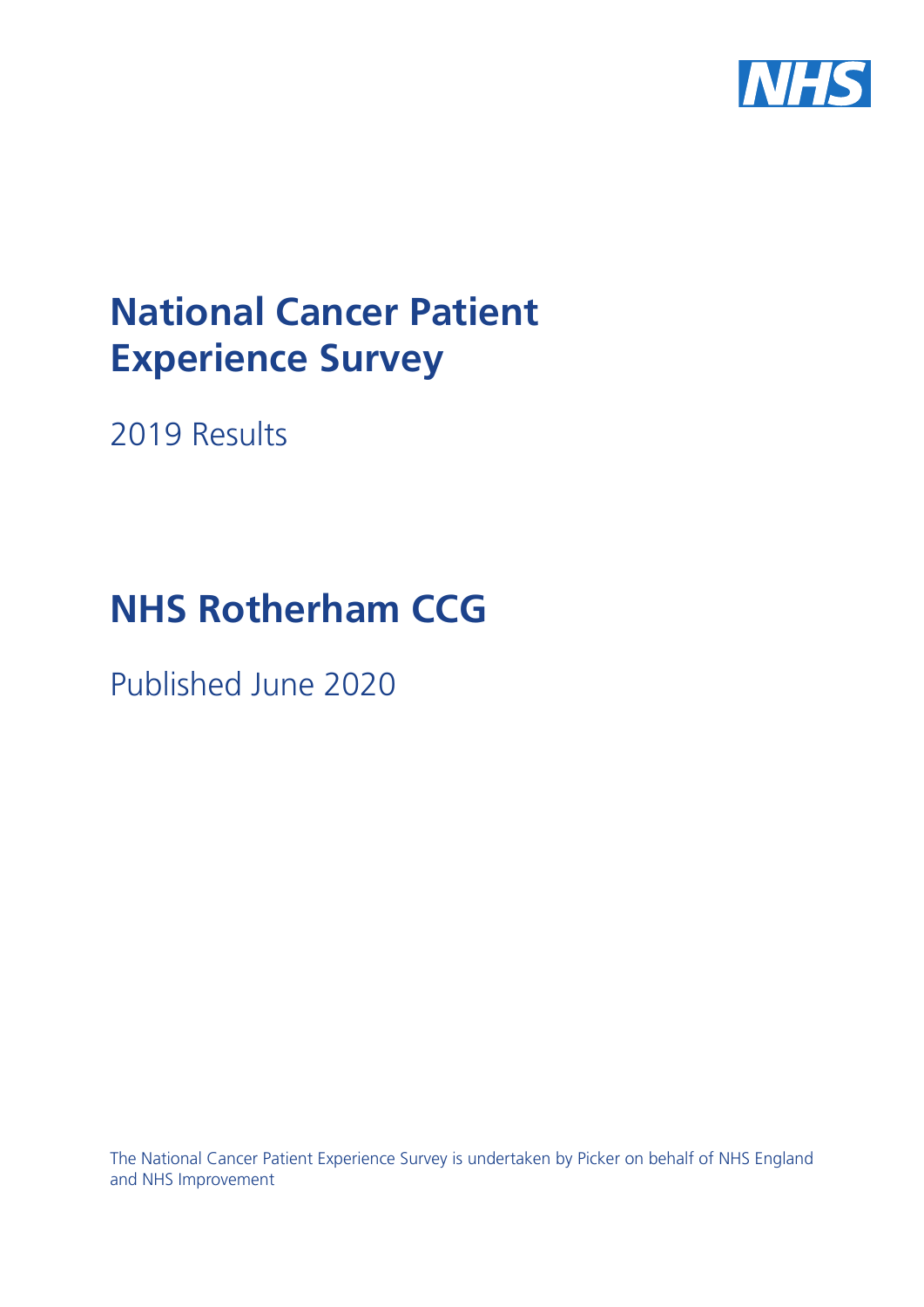# **Executive Summary** Case Mix Adjusted scores

# **Cancer Dashboard Questions**

The following seven questions are included in phase 1 of the Cancer Dashboard developed by Public Health England and NHS England:

Q61. Patient's average rating of care scored from very poor to very good

| $\mathbf{0}$ | $\overline{2}$                                                | 3 | 4 | 5 | 6 | 7 | 8 | 9   | 10                                                                                            |  |
|--------------|---------------------------------------------------------------|---|---|---|---|---|---|-----|-----------------------------------------------------------------------------------------------|--|
|              |                                                               |   |   |   |   |   |   | 8.9 |                                                                                               |  |
|              |                                                               |   |   |   |   |   |   |     | Q18. Patient definitely involved as much as they wanted in decisions about care and treatment |  |
|              |                                                               |   |   |   |   |   |   |     | Q19. Patient given the name of a CNS who would support them through their treatment           |  |
|              | Q20. Patient found it very or quite easy to contact their CNS |   |   |   |   |   |   |     |                                                                                               |  |
|              |                                                               |   |   |   |   |   |   |     | Q39. Patient always felt they were treated with respect and dignity while in hospital         |  |
|              | leaving hospital                                              |   |   |   |   |   |   |     | Q41. Hospital staff told patient who to contact if worried about condition or treatment after |  |
| 58%          | treatment                                                     |   |   |   |   |   |   |     | Q55. General practice staff definitely did everything they could to support patient during    |  |
|              |                                                               |   |   |   |   |   |   |     |                                                                                               |  |

# **Questions Outside Expected Range**

|                                                                                                                    |            | Case Mix Adjusted Scores   |                            |                   |
|--------------------------------------------------------------------------------------------------------------------|------------|----------------------------|----------------------------|-------------------|
|                                                                                                                    | 2019 Score | Lower<br>Expected<br>Range | Upper<br>Expected<br>Range | National<br>Score |
| Q7. Test results explained in completely understandable way                                                        | 86%        | 75%                        | 85%                        | 80%               |
| Q19. Patient given the name of a CNS who would support them through their treatment                                | 97%        | 89%                        | 95%                        | 92%               |
| Q25. Hospital staff told patient they could get free prescriptions                                                 | 90%        | 76%                        | 88%                        | 82%               |
| Q33. Patient had confidence and trust in all the ward nurses treating them                                         | 82%        | 67%                        | 81%                        | 74%               |
| Q50. Patient given enough information about whether chemotherapy was working in a<br>completely understandable way | 76%        | 60%                        | 75%                        | 68%               |
| Q57. Patient given a care plan                                                                                     | 45%        | 31%                        | 44%                        | 38%               |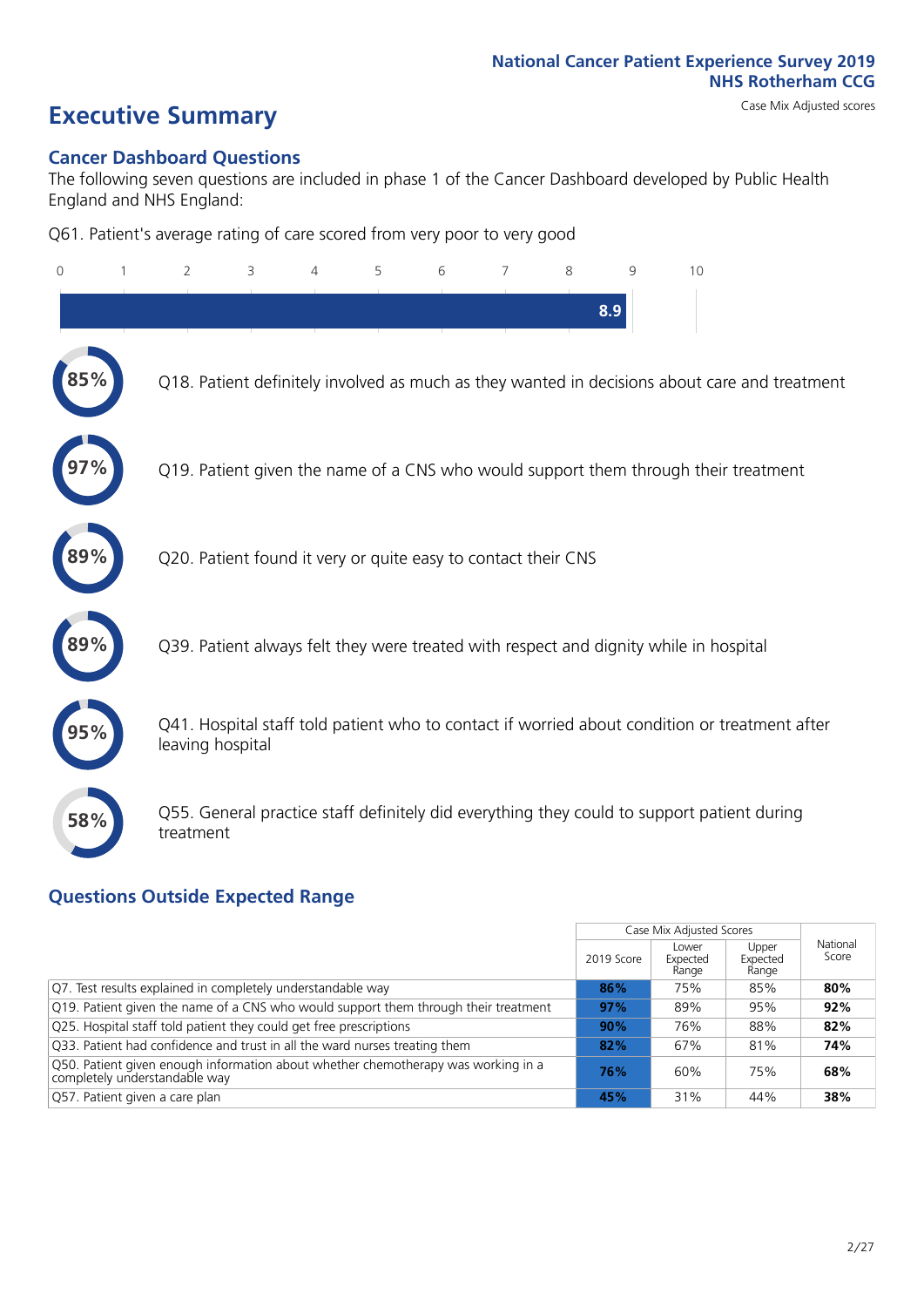# **Introduction**

The National Cancer Patient Experience Survey 2019 is the ninth iteration of the survey first undertaken in 2010. It has been designed to monitor national progress on cancer care; to provide information to drive local quality improvements; to assist commissioners and providers of cancer care; and to inform the work of the various charities and stakeholder groups supporting cancer patients.

The survey was overseen by a national Cancer Patient Experience Advisory Group. This Advisory Group set the principles and objectives of the survey programme and guided questionnaire development. The survey was commissioned and managed by NHS England. The survey provider, Picker, is responsible for designing, running and analysing the survey.

The 2019 survey involved 143 NHS Trusts. Out of 111,366 people, 67,858 people responded to the survey, yielding a response rate of 61%.

# **Methodology**

# **Eligibility, eldwork and survey methods**

The sample for the survey included all adult (aged 16 and over) NHS patients, with a confirmed primary diagnosis of cancer, discharged from an NHS Trust after an inpatient episode or day case attendance for cancer related treatment in the months of April, May and June 2019. The fieldwork for the survey was undertaken between December 2019 and March 2020.

As in the previous four years, the survey used a mixed mode methodology. Questionnaires were sent by post, with two reminders where necessary, but also included an option to complete the questionnaire online. A Freephone helpline and email was available for respondents to opt out, ask questions about the survey, enable them to complete their questionnaire over the phone and provide access to a translation and interpreting facility for those whose first language was not English.

# **Case-mix adjustment**

Both unadjusted and adjusted scores are presented in this report. Case-mix adjusted scores allows us to account for the impact that differing patient populations might have on results. By using the case-mix adjusted estimates we can obtain a greater understanding of how a CCG is performing given their patient population. The factors taken into account in this case-mix adjustment are gender, age, ethnic group, deprivation, and tumour group.

# **Scoring methodology**

Fifty-two questions from the questionnaire are scored as these questions relate directly to patient experience. For all but one question (Q61), scores are presented as the percentage of positive responses out of all scored responses. For Q61, respondents rate their overall care on a scale of 0 to 10, of which the average was calculated for this question's presented score. The percentages in this report have been rounded to the nearest percentage point. Therefore, in some cases the figures do not appear to add up to 100%.

# **Statistical significance**

In the reporting of 2019 results, appropriate statistical tests have been undertaken to identify unadjusted scores for which the change over time is 'statistically significant'. Thirty-seven scored questions in 2019 have been compared with those of 2018 and a statistically significant change between the two years has been reported where identified.

For the scored questions that are comparable beyond 2018, statistically significant change over the five years has also been reported where identified. A statistically significant difference means that the change in the result is very unlikely to have occurred by sampling variation.

# **Suppression**

### **Question-level suppression**

For scores where the base size per question is  $<$ 21, the score will be suppressed and replaced with an asterisk (\*). The base size will include neutral response options.

# **Double suppression**

If any group within a particular sub-group breakdown (such as the tumour group breakdown) has <21 responses, then the figure for this particular group is suppressed and replaced with an asterisk (\*). If there is only one group within the sub-group breakdown that has <21 respondents, and is therefore suppressed, the group with the next lowest number of respondents is also supressed and replaced with an asterisk (\*) (regardless if it is greater than or less than 21).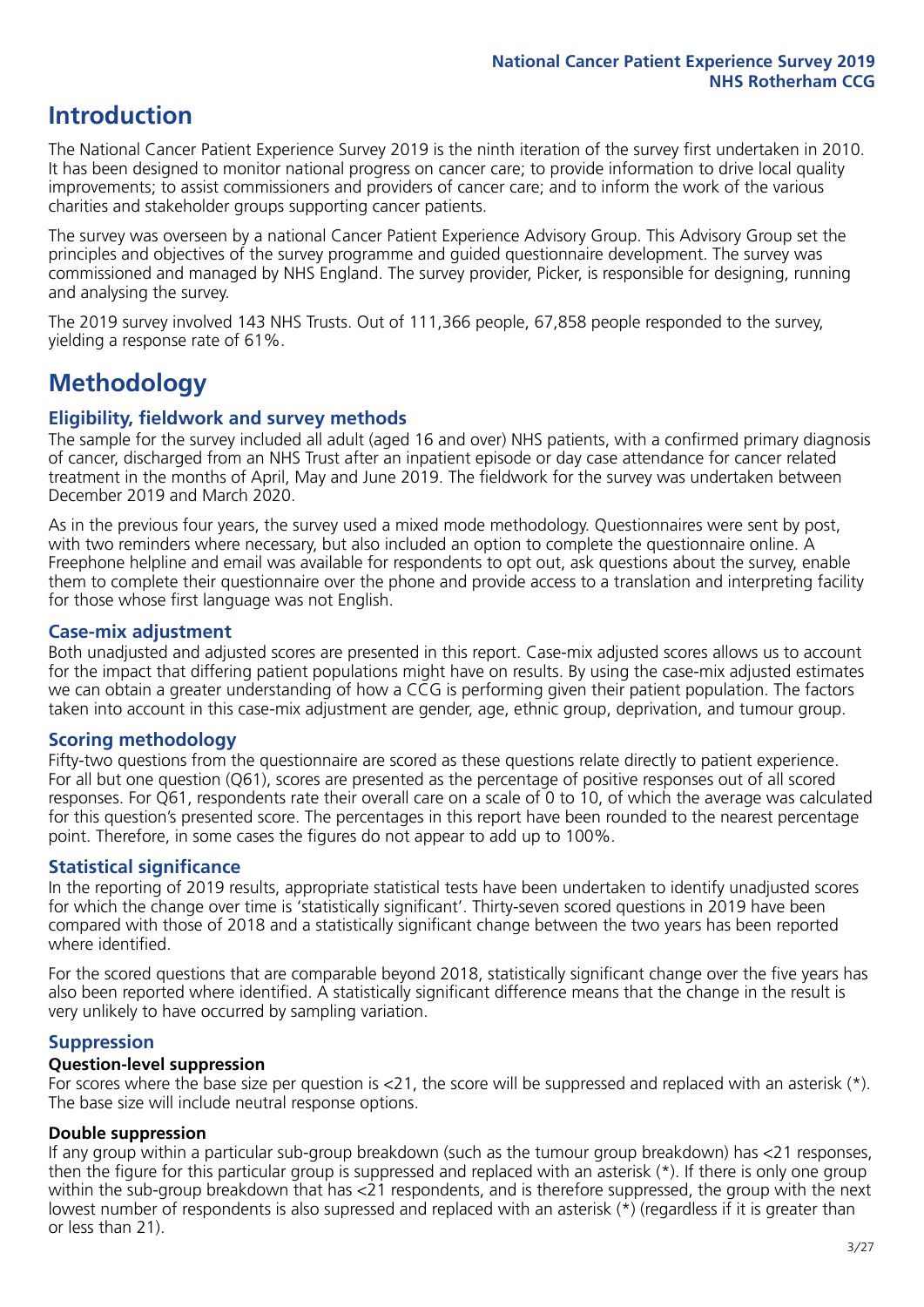# **Understanding the results**

This report shows how this CCG scored for each question in the survey, compared with national results and previous year's results. It is aimed at helping individual CCGs to understand their performance and identify areas for local improvement. Below is a description of the type of results presented within this report and how to understand them.

# **Expected range charts**

The expected range charts in this report show a bar with the lowest and highest score received for each question nationally. Within this bar, an expected range is given (in grey) and a black diamond represents the actual score for this CCG.

CCGs whose score is above the upper limit of the expected range (in the dark blue) are positive outliers, with a score statistically significantly higher than the national mean. This indicates that the CCG performs better than what CCGs of the same size and demographics are expected to perform. The opposite is true if the score is below the lower limit of the expected range (in the light blue); these are negative outliers. For scores within the expected range (in the grey), the score is what we would expect given the CCG's size and demographics.

# **Comparability tables**

The comparability tables show the 2018 and 2019 unadjusted scores for this CCG for each scored question. If there is a significant change from 2018 and 2019 or overall from 2015 to 2019, an arrow will be presented for the direction of change. The adjusted 2019 score will also be presented for each scored question along with the lower and upper expected range and national score. Scores above the upper limit of the expected range will be highlighted dark blue, scores below the lower limit of the expected range will be highlighted light blue, and scores within the lower and upper limit of the expected ranges will be highlighted grey.

# **Tumour type tables**

The tumour type tables show the unadjusted scores for each scored question for each of the 13 tumour groups. The national score for that tumour group is also shown. Unadjusted scores for the same tumour type across different CCGs may not be comparable, as they do not account for the impact that differing patient populations might have on results. Central nervous system is abbreviated as 'CNS' and lower gastrointestinal tract is abbreviated as 'LGT' throughout this report.

# **Year on year charts**

The year on year charts show five columns representing the unadjusted scores of the last five years (2015, 2016, 2017, 2018 and 2019) for each scored question.

# **Notes on specific questions**

Following the development phase of the 2019 survey, several changes were made to the questionnaire. Six scored questions were amended (Q5, Q18, Q30, Q35, Q56 and Q60) and one non-scored question (Q29) was amended that impacted the comparability of questions Q30 to Q41. Of all questions changed or impacted by change, only Q60 is presented with historical comparisons; though the results should be interpreted with caution.

# **Unadjusted data and case-mix adjusted data**

Unadjusted data should be used to see the actual responses from patients relating to the CCG. Case-mix adjusted data, together with expected ranges, should be used to understand whether the results are significantly higher or lower than national results taking account of the patient mix.

# **Further information**

This research was carried out in accordance with the international standard for organisations conducting social research (accreditation to ISO20252:2012; certificate number GB08/74322). The 2019 survey data has been produced and published in line with the Code of Practice for Official Statistics.

For more information on the methodology, please see the Technical Document. It can be viewed along with the 2019 questionnaire and survey quidance on the website at [www.ncpes.co.uk](https://www.ncpes.co.uk/supporting-documents). For all other outputs at National, Trust, CCG and Cancer Alliance level, please see the PDF reports, Excel tables and dashboards at [www.ncpes.co.uk.](https://www.ncpes.co.uk/current-results)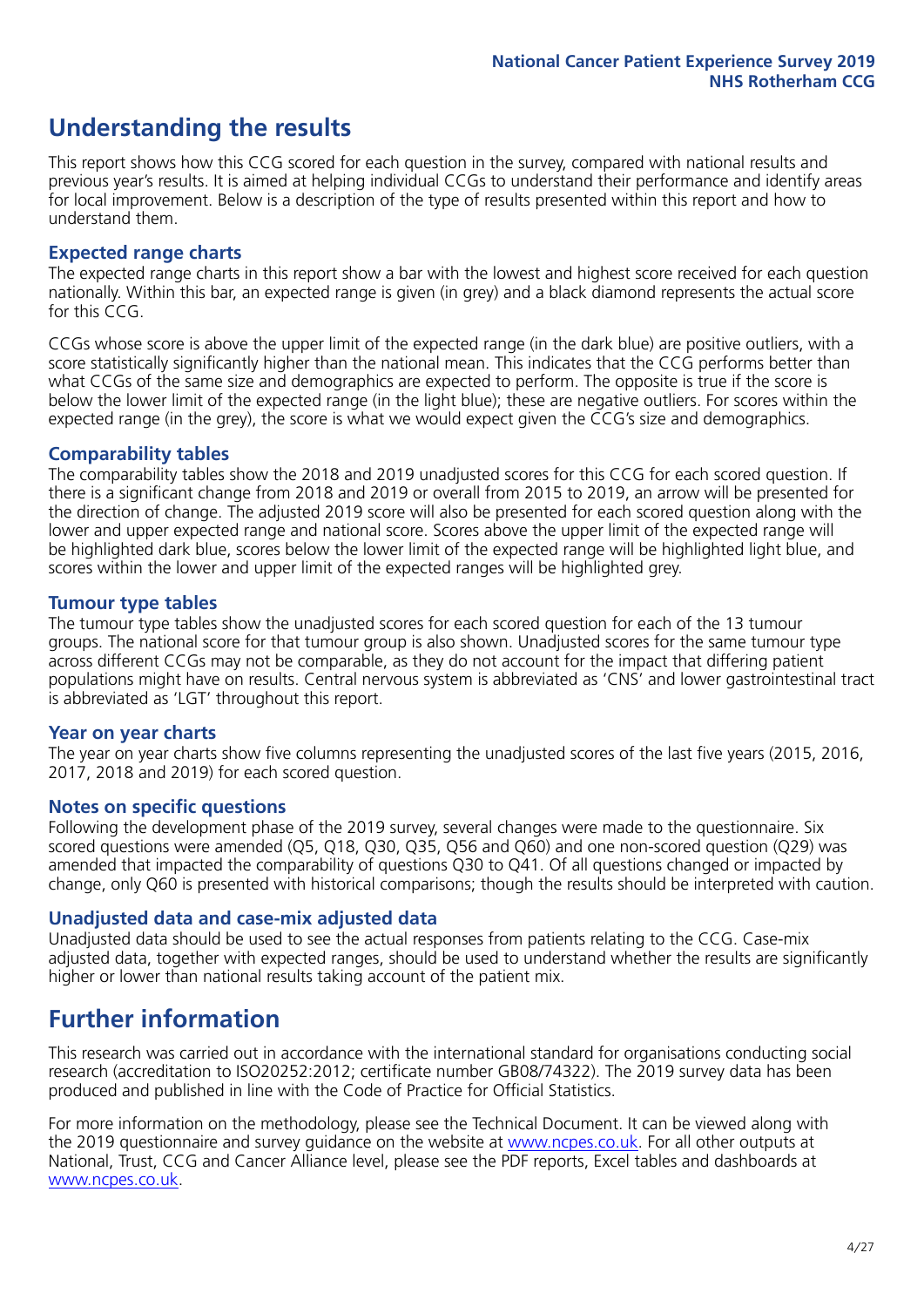# **Response Rate**

# **Overall Response Rate**

309 patients responded out of a total of 508 patients, resulting in a response rate of 61%.

|            | Sample Size | Adjusted<br>Sample | Completed | Response Rate |
|------------|-------------|--------------------|-----------|---------------|
| <b>CCG</b> | 552         | 508                | 309       | 61%           |
| National   | 119.855     | 111.366            | 67.858    | 61%           |

# **Respondents by Survey Type**

|                            | Number of<br>Respondents |
|----------------------------|--------------------------|
| Online                     | 22                       |
| Paper                      | 287                      |
| Phone                      | O                        |
| <b>Translation Service</b> |                          |

# **Respondents by Tumour Group**

|                      | Number of<br>Respondents |
|----------------------|--------------------------|
| Brain / CNS          | ∩                        |
| <b>Breast</b>        | 88                       |
| Colorectal / LGT     | 43                       |
| Gynaecological       | 10                       |
| Haematological       | 61                       |
| <b>Head and Neck</b> | 8                        |
| Lung                 | 14                       |
| Prostate             | 28                       |
| Sarcoma              | 1                        |
| Skin                 | 7                        |
| <b>Upper Gastro</b>  | 16                       |
| Urological           | 1 <sub>3</sub>           |
| Other                | 20                       |

# **Respondents by Age and Gender**

Respondents year of birth has been used to determine age. This information has been amalgamated into 8 age bands. The age and gender distribution for the CCG was as follows:

|        | Age 16-24 | Age 25-34 | Age 35-44 | Age 45-54 | Age 55-64 | Age 65-74 | Age 75-84 | Age 85+        | Total |
|--------|-----------|-----------|-----------|-----------|-----------|-----------|-----------|----------------|-------|
| Male   |           |           |           |           | 22        | 49        | 39        |                | 123   |
| Female |           |           |           | 28        | 41        | 64        | 40        |                | 186   |
| Total  |           |           |           | 34        | 63        | 113       | 79        | $\overline{4}$ | 309   |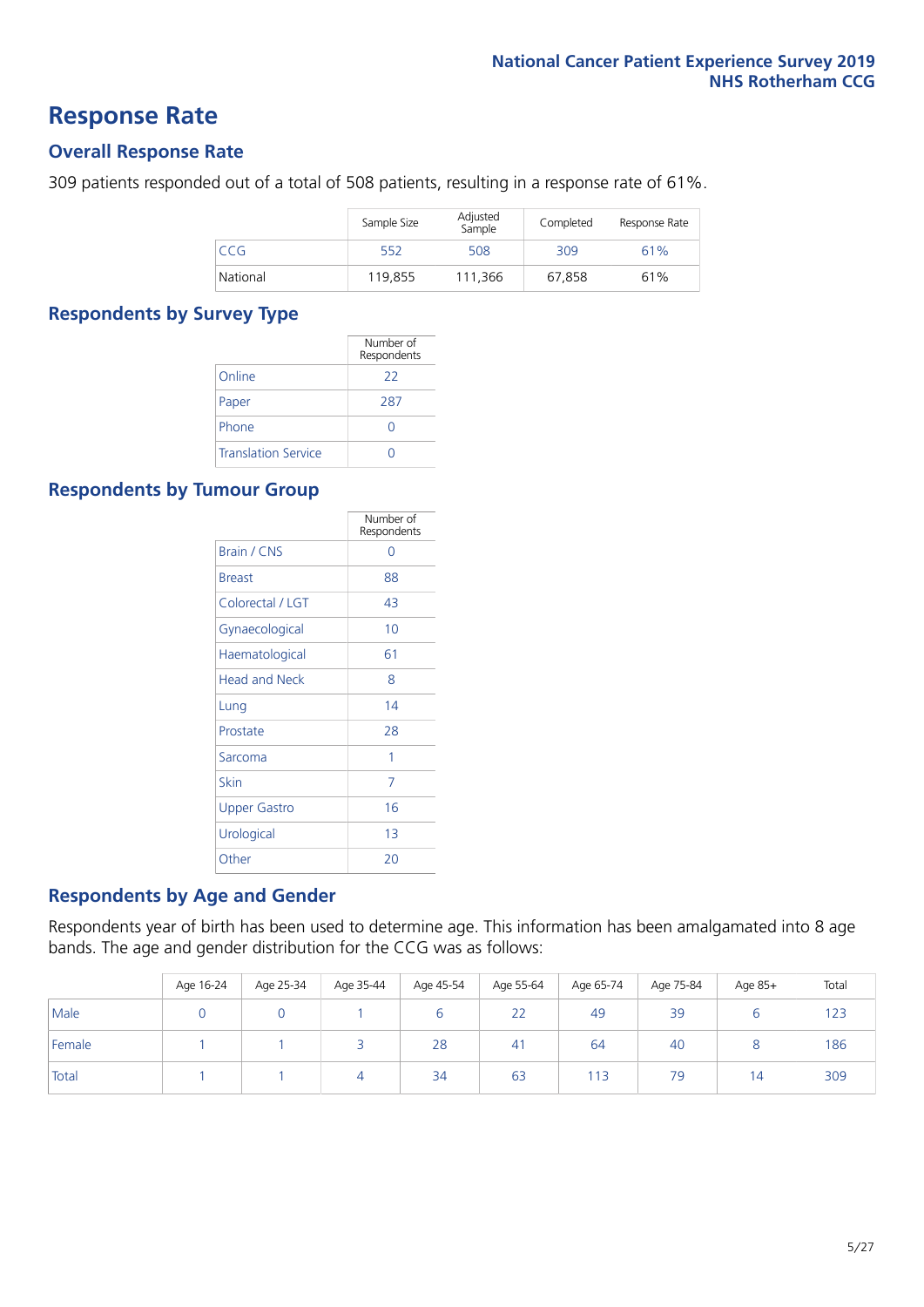# **Expected Range Charts**

| Lower Expected Range<br>Average                                                                         | Upper Expected Range<br>Case Mix Adjusted Score |     |     |     |     |     |     |     |         |     |                        |
|---------------------------------------------------------------------------------------------------------|-------------------------------------------------|-----|-----|-----|-----|-----|-----|-----|---------|-----|------------------------|
| <b>SEEING YOUR GP</b>                                                                                   | 0%                                              | 10% | 20% | 30% | 40% | 50% | 60% |     | 70% 80% |     | 90% 100%               |
| Q1. Saw GP once or twice before being told they needed to go to<br>hospital                             |                                                 |     |     |     |     |     |     |     | 75%     |     |                        |
| Q2. Patient thought they were seen as soon as necessary                                                 |                                                 |     |     |     |     |     |     |     |         | 87% |                        |
| <b>DIAGNOSTIC TESTS</b>                                                                                 | $0\%$                                           | 10% | 20% | 30% | 40% | 50% | 60% | 70% | 80%     |     | 90% 100%               |
| Q5. Received all the information needed about the test                                                  |                                                 |     |     |     |     |     |     |     |         |     | 95%                    |
| Q6. The length of time waiting for the test to be done was about<br>right                               |                                                 |     |     |     |     |     |     |     |         | 89% |                        |
| Q7. Test results explained in completely understandable way                                             |                                                 |     |     |     |     |     |     |     |         | 86% |                        |
| <b>FINDING OUT WHAT WAS WRONG WITH YOU</b>                                                              | $0\%$                                           | 10% | 20% | 30% | 40% | 50% | 60% | 70% | 80%     |     | 90% 100%               |
| Q10. Patient told they could bring a family member or friend when<br>first told they had cancer         |                                                 |     |     |     |     |     |     |     | 80%     |     |                        |
| Q11. Patient felt they were told sensitively that they had cancer                                       |                                                 |     |     |     |     |     |     |     |         | 87% |                        |
| Q12. Patient completely understood the explanation of what was<br>wrong                                 |                                                 |     |     |     |     |     |     |     | 78%     |     |                        |
| Q13. Patient given easy to understand written information about<br>the type of cancer they had          |                                                 |     |     |     |     |     |     |     | 78%     |     |                        |
| <b>DECIDING THE BEST TREATMENT FOR YOU</b>                                                              | $0\%$                                           | 10% | 20% | 30% | 40% | 50% | 60% | 70% | 80%     |     | 90% 100%               |
| Q14. Patient felt that treatment options were completely explained                                      |                                                 |     |     |     |     |     |     |     |         | 87% |                        |
| Q15. Patient felt possible side effects were definitely explained in<br>an understandable way           |                                                 |     |     |     |     |     |     | 71% |         |     |                        |
| Q16. Patient definitely given practical advice and support in dealing<br>with side effects of treatment |                                                 |     |     |     |     |     |     | 67% |         |     |                        |
| Q17. Patient definitely told about side effects that could affect<br>them in the future                 |                                                 |     |     |     |     |     | 62% |     |         |     |                        |
| Q18. Patient definitely involved as much as they wanted in<br>decisions about care and treatment        |                                                 |     |     |     |     |     |     |     |         | 85% |                        |
| <b>CLINICAL NURSE SPECIALIST (CNS)</b>                                                                  | $0\%$                                           | 10% | 20% | 30% | 40% | 50% | 60% | 70% | 80%     |     | 90% 100%               |
| Q19. Patient given the name of a CNS who would support them<br>through their treatment                  |                                                 |     |     |     |     |     |     |     |         |     | 97%<br>$\blacklozenge$ |
| Q20. Patient found it very or quite easy to contact their CNS                                           |                                                 |     |     |     |     |     |     |     |         | 89% |                        |
| Q21. Patient got understandable answers to important questions<br>all or most of the time               |                                                 |     |     |     |     |     |     |     |         | 90% |                        |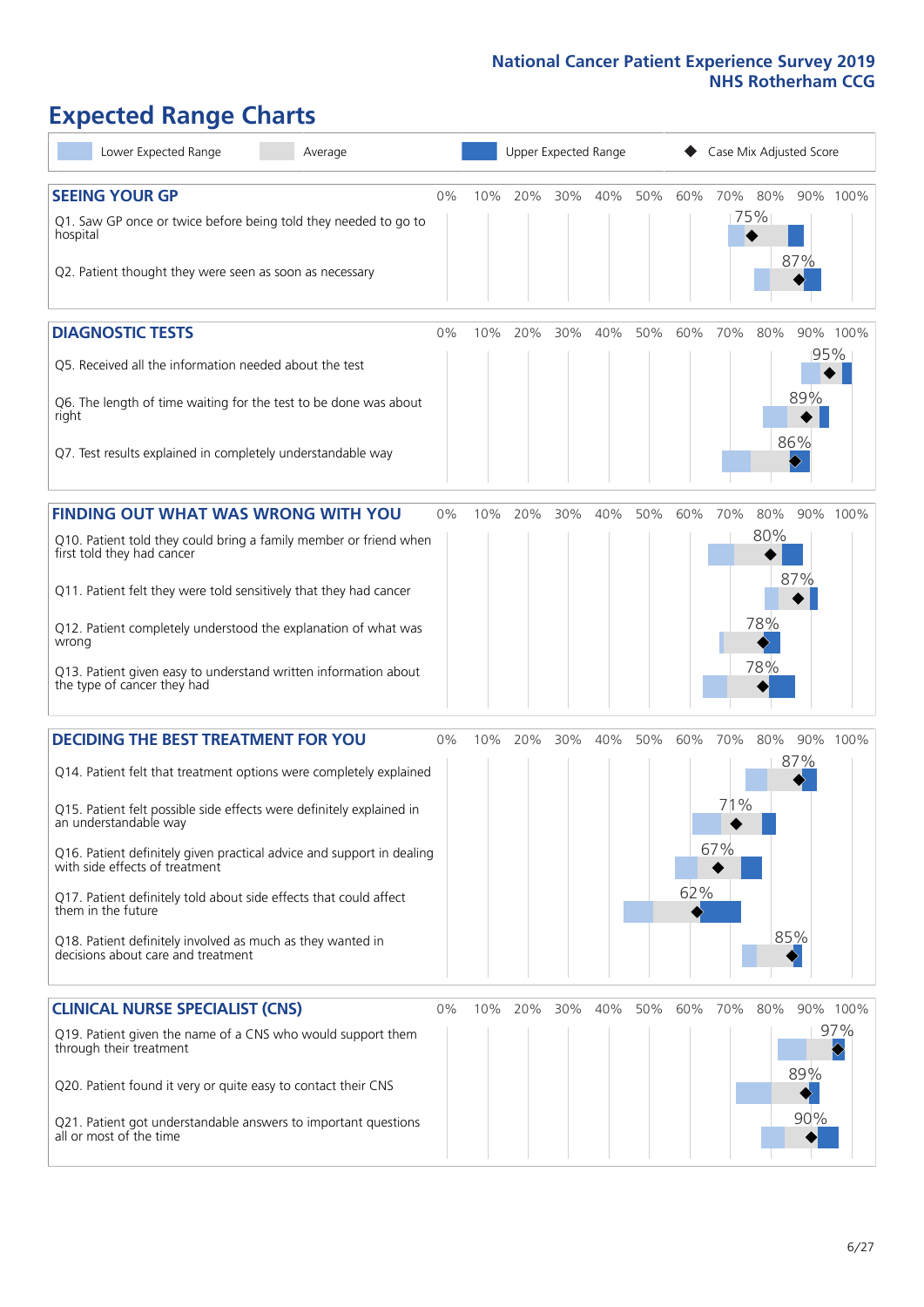# **Expected Range Charts**

| Lower Expected Range<br>Average                                                                                   |     |     | Upper Expected Range |     |     | Case Mix Adjusted Score |     |            |          |  |
|-------------------------------------------------------------------------------------------------------------------|-----|-----|----------------------|-----|-----|-------------------------|-----|------------|----------|--|
| <b>SUPPORT FOR PEOPLE WITH CANCER</b><br>0%<br>Q22. Hospital staff gave information about support or self-help    | 10% | 20% | 30%                  | 40% | 50% | 60%                     | 70% | 80%<br>88% | 90% 100% |  |
| groups for people with cancer                                                                                     |     |     |                      |     |     |                         |     | 87%        |          |  |
| Q23. Hospital staff discussed or gave information about the impact<br>cancer could have on day to day activities  |     |     |                      |     |     |                         |     |            |          |  |
| Q24. Hospital staff gave information on getting financial help or<br>possible benefits                            |     |     |                      |     |     | 65%                     |     |            |          |  |
| Q25. Hospital staff told patient they could get free prescriptions                                                |     |     |                      |     |     |                         |     | 90%        |          |  |
| <b>OPERATIONS</b><br>0%                                                                                           | 10% | 20% | 30%                  | 40% | 50% | 60%                     | 70% | 80%        | 90% 100% |  |
| Q27. Beforehand, patient had all the information needed about the<br>operation                                    |     |     |                      |     |     |                         |     |            | 94%      |  |
| Q28. Afterwards, staff completely explained how operation had<br>gone in understandable way                       |     |     |                      |     |     |                         |     | 79%        |          |  |
| <b>HOSPITAL CARE AS AN INPATIENT</b><br>0%                                                                        | 10% | 20% | 30%                  | 40% | 50% | 60%                     | 70% | 80%        | 90% 100% |  |
| Q30. Hospital staff didn't talk in front of patient as if patient wasn't<br>there                                 |     |     |                      |     |     |                         |     | 85%        |          |  |
| Q31. Patient had confidence and trust in all doctors treating them                                                |     |     |                      |     |     |                         |     | 86%        |          |  |
| Q32. Patient's family or someone close definitely felt able to talk to<br>a doctor                                |     |     |                      |     |     |                         | 68% |            |          |  |
| Q33. Patient had confidence and trust in all the ward nurses<br>treating them                                     |     |     |                      |     |     |                         |     | 82%        |          |  |
| Q34. Patient thought there were always or nearly always enough<br>nurses on duty to care for them                 |     |     |                      |     |     | 60%                     |     |            |          |  |
| Q35. All hospital staff asked patient what name they prefer to be<br>called by                                    |     |     |                      |     |     |                         | 75% |            |          |  |
| Q36. Patient always given enough privacy when discussing<br>condition or treatment                                |     |     |                      |     |     |                         |     | 87%        |          |  |
| Q37. Patient definitely found hospital staff to discuss worries or<br>fears during their inpatient visit          |     |     |                      |     | 54% |                         |     |            |          |  |
| Q38. Hospital staff definitely did everything they could to help<br>control pain                                  |     |     |                      |     |     |                         |     | 85%        |          |  |
| Q39. Patient always felt they were treated with respect and dignity<br>while in hospital                          |     |     |                      |     |     |                         |     | 89%        |          |  |
| Q40. Patient given clear written information about what should or<br>should not do after leaving hospital         |     |     |                      |     |     |                         |     | 86%        |          |  |
| Q41. Hospital staff told patient who to contact if worried about<br>condition or treatment after leaving hospital |     |     |                      |     |     |                         |     |            | 95%      |  |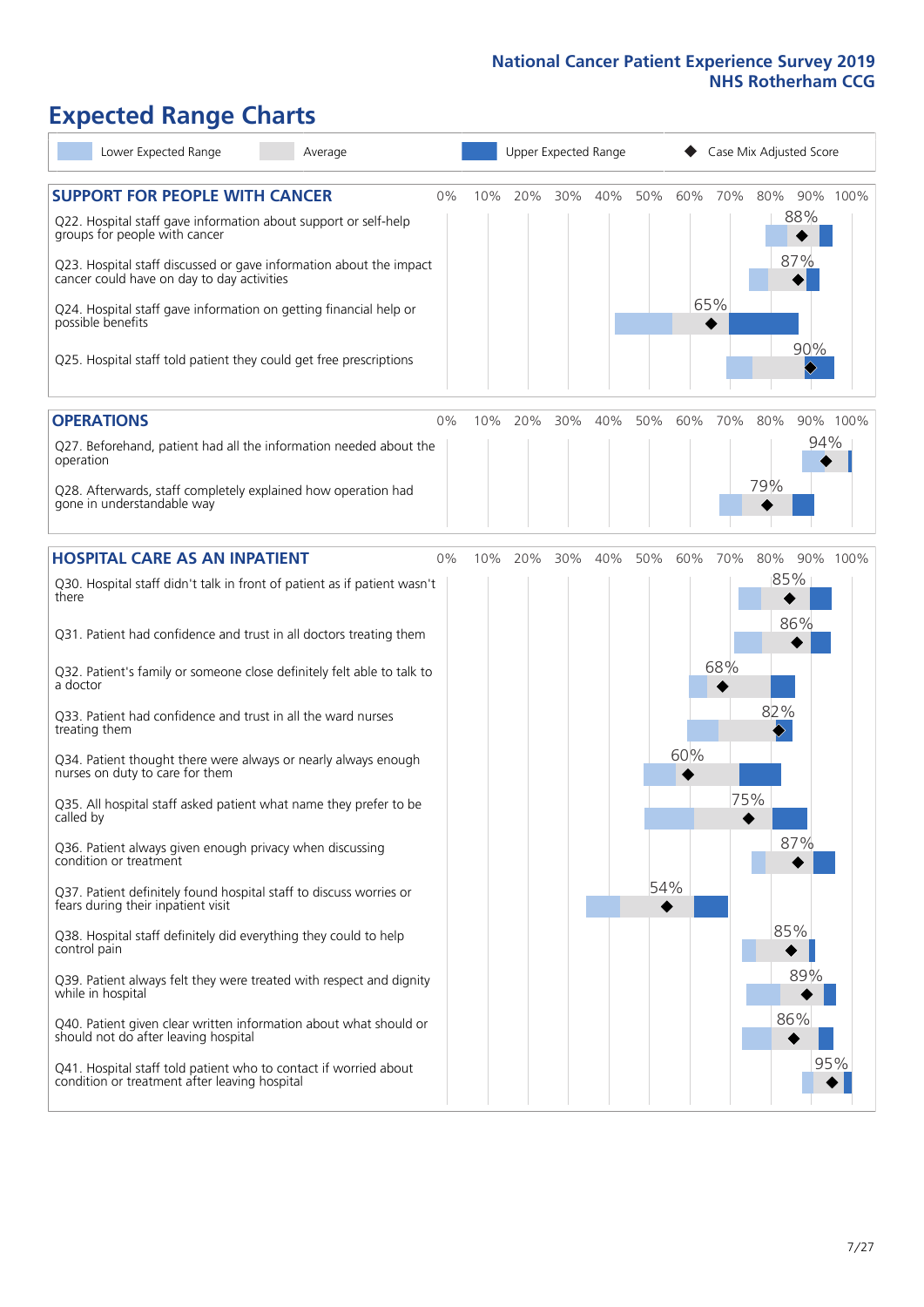# **Expected Range Charts**

| Lower Expected Range<br>Average                                                                                             |                | Upper Expected Range |     |     |     |                         | Case Mix Adjusted Score |     |                |          |          |  |
|-----------------------------------------------------------------------------------------------------------------------------|----------------|----------------------|-----|-----|-----|-------------------------|-------------------------|-----|----------------|----------|----------|--|
| <b>HOSPITAL CARE AS A DAY PATIENT / OUTPATIENT 0%</b><br>Q43. Patient definitely found hospital staff to discuss worries or |                | 10%                  | 20% | 30% | 40% | 50%                     | 60%                     |     | 70% 80%<br>74% |          | 90% 100% |  |
| fears during their outpatient or day case visit<br>Q44. Cancer doctor had the right documents at patient's last             |                |                      |     |     |     |                         |                         |     |                |          | 96%      |  |
| outpatient appointment                                                                                                      |                |                      |     |     |     |                         |                         |     |                | 89%      |          |  |
| Q46. Beforehand patient completely had all information needed<br>about radiotherapy treatment                               |                |                      |     |     |     |                         | 61%                     |     |                |          |          |  |
| Q47. Patient completely given understandable information about<br>whether radiotherapy was working                          |                |                      |     |     |     |                         |                         |     | 84%            |          |          |  |
| Q49. Beforehand patient completely had all information needed<br>about chemotherapy treatment                               |                |                      |     |     |     |                         |                         |     | 76%            |          |          |  |
| Q50. Patient given enough information about whether<br>chemotherapy was working in a completely understandable way          |                |                      |     |     |     |                         |                         |     |                |          |          |  |
| <b>HOME CARE AND SUPPORT</b>                                                                                                | 0%             | 10%                  | 20% | 30% | 40% | 50%                     | 60%                     | 70% | 80%            |          | 90% 100% |  |
| Q51. Hospital staff definitely gave family or someone close all the<br>information needed to help care at home              |                |                      |     |     |     |                         | 60%                     |     |                |          |          |  |
| Q52. Patient definitely given enough support from health or social<br>services during treatment                             |                |                      |     |     |     |                         | 58%                     |     |                |          |          |  |
| Q53. Patient definitely given enough support from health or social<br>services after treatment                              |                |                      |     |     |     | 48%                     |                         |     |                |          |          |  |
| <b>CARE FROM YOUR GENERAL PRACTICE</b>                                                                                      | $0\%$          | 10%                  | 20% | 30% | 40% | 50%                     | 60%                     | 70% | 80%            |          | 90% 100% |  |
| Q54. GP given enough information about patient's condition and<br>treatment                                                 |                |                      |     |     |     |                         |                         |     |                | 93%      |          |  |
| Q55. General practice staff definitely did everything they could to<br>support patient during treatment                     |                |                      |     |     |     |                         | 58%                     |     |                |          |          |  |
| YOUR OVERALL NHS CARE                                                                                                       | 0%             | 10%                  | 20% | 30% | 40% | 50%                     | 60%                     | 70% | 80%            |          | 90% 100% |  |
| Q56. Different people treating and caring for patient always work<br>well together to give best possible care               |                |                      |     |     |     |                         |                         |     | 74%            |          |          |  |
| Q57. Patient given a care plan                                                                                              |                |                      |     |     |     | 45%<br>$\hat{\diamond}$ |                         |     |                |          |          |  |
| Q58. Overall the administration of care was good or very good                                                               |                |                      |     |     |     |                         |                         |     |                | 92%      |          |  |
| Q59. Patient felt length of time for attending clinics and<br>appointments for cancer was about right                       |                |                      |     |     |     |                         |                         | 69% |                |          |          |  |
| Q60. Someone discussed with patient whether they would like to<br>take part in cancer research                              |                |                      |     | 31% |     |                         |                         |     |                |          |          |  |
|                                                                                                                             | $\overline{0}$ |                      | 2   | 3   | 4   | 5                       | 6                       | 7   | 8              | 9<br>8.9 | 10       |  |
| Q61. Patient's average rating of care scored from very poor to very<br>good                                                 |                |                      |     |     |     |                         |                         |     |                |          |          |  |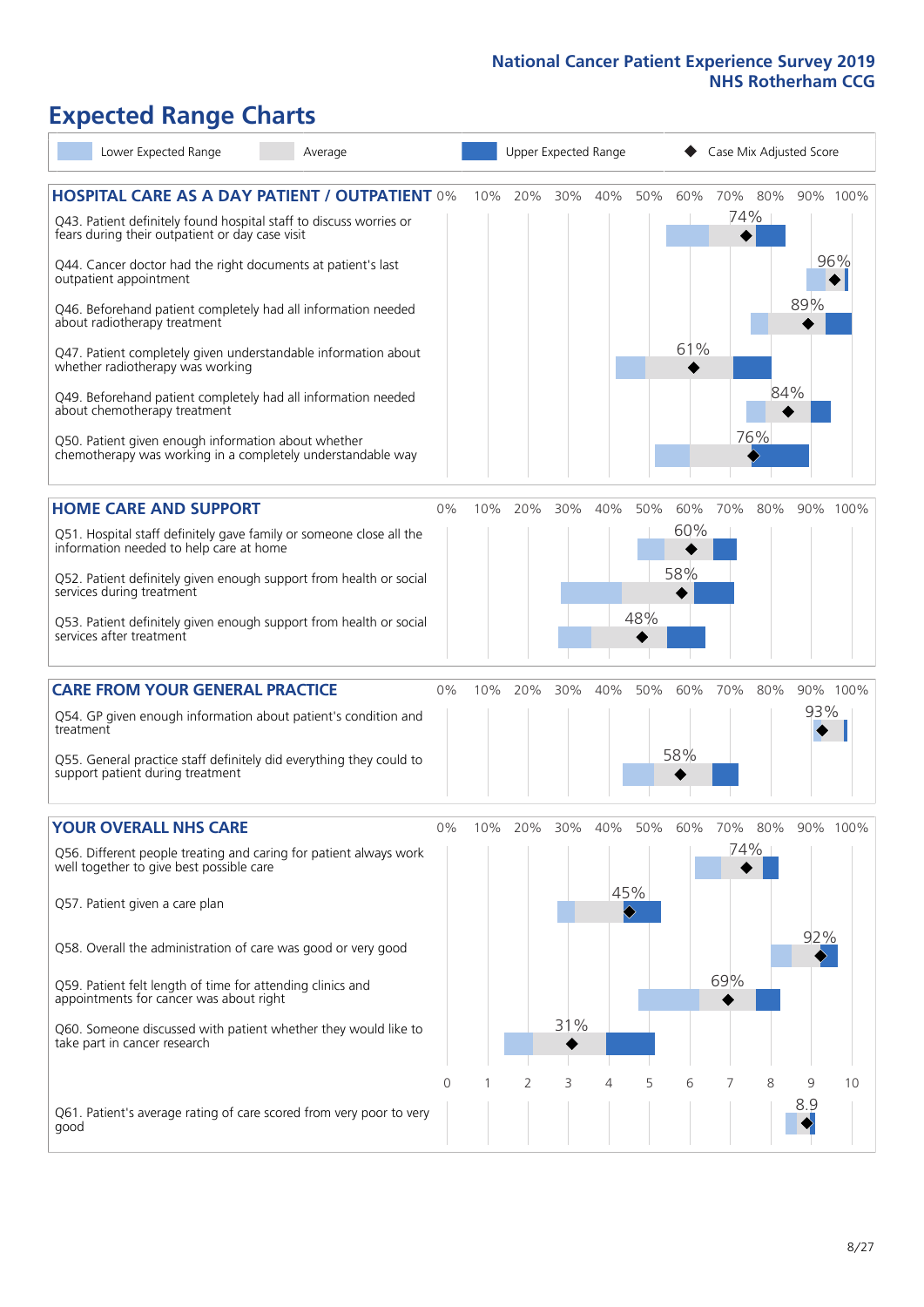# **Comparability Tables**

\* Indicates where a score has been suppressed because there are less than 21 responses.

\*\* No score available for 2018.

 $\triangle$  or  $\nabla$ 

Change 2018-2019: Indicates where 2019 score is significantly higher or lower than 2018 score Change Overall: Indicates significant change overall (2015, 2016, 2017, 2018 and 2019).

Adjusted Score below Lower Expected Range Adjusted Score between Upper and Lower Expected Ranges Adjusted Score above Upper

Expected Range

|                                                                             |           |               | Unadjusted Scores |               |                                            |         |               | Case Mix Adjusted Scores                   |                |                   |
|-----------------------------------------------------------------------------|-----------|---------------|-------------------|---------------|--------------------------------------------|---------|---------------|--------------------------------------------|----------------|-------------------|
|                                                                             | 2018<br>n | 2018<br>Score | 2019<br>n         | 2019<br>Score | $\sqrt{Change} _{Change}$<br>2018-<br>2019 | Overall | 2019<br>Score | Lower<br><b>Expected Expected</b><br>Range | Upper<br>Range | National<br>Score |
| <b>SEEING YOUR GP</b>                                                       |           |               |                   |               |                                            |         |               |                                            |                |                   |
| Q1. Saw GP once or twice before being told they needed to go<br>to hospital | 218       | 81%           | 221               | 75%           |                                            |         | 75%           | 74%                                        | 84%            | 79%               |
| Q2. Patient thought they were seen as soon as necessary                     | 298       | 86%           | 302               | 88%           |                                            |         | 87%           | 80%                                        | 88%            | 84%               |
| <b>DIAGNOSTIC TESTS</b>                                                     |           |               |                   |               |                                            |         |               |                                            |                |                   |
| O5. Received all the information needed about the test                      | $***$     | **            | 259               | 95%           |                                            |         | 95%           | 92%                                        | 98%            | 95%               |

| QUE RECEIVED OIL LITE ILITURITION LITEEDED ADOUL LITE LESL                |     |     | <i>L.J.J</i> | -23.70 |  | <i>33 1</i> 0 | $JZ$ /0 | - 2022/0 | <i>33 /</i> 0 |
|---------------------------------------------------------------------------|-----|-----|--------------|--------|--|---------------|---------|----------|---------------|
| Q6. The length of time waiting for the test to be done was<br>about right | 242 | 88% | 261          | 90%    |  | 89%           | 84%     | 92%      | 88%           |
| Q7. Test results explained in completely understandable way               | 242 | 80% | 261          | 87%    |  | 86%           | 75%     | 85%      | 80%           |

| <b>FINDING OUT WHAT WAS WRONG WITH YOU</b> |  |
|--------------------------------------------|--|
|                                            |  |

| Q10. Patient told they could bring a family member or friend<br>when first told they had cancer | 287 | 81% | 284 | 81% |  | 80% | 71 <sub>%</sub> | 83% | 77% |
|-------------------------------------------------------------------------------------------------|-----|-----|-----|-----|--|-----|-----------------|-----|-----|
| Q11. Patient felt they were told sensitively that they had cancer                               | 302 | 86% | 306 | 88% |  | 87% | 82%             | 90% | 86% |
| Q12. Patient completely understood the explanation of what<br>was wrong                         | 301 | 74% | 304 | 78% |  | 78% | 68%             | 78% | 73% |
| Q13. Patient given easy to understand written information<br>about the type of cancer they had  | 268 | 71% | 777 | 79% |  | 78% | 69%             | 80% | 74% |

|  | <b>DECIDING THE BEST TREATMENT FOR YOU</b> |  |
|--|--------------------------------------------|--|
|  |                                            |  |

| Q14. Patient felt that treatment options were completely<br>explained                                   | 265  | 85% | 280 | 88% |  | 87% | 79% | 88% | 83% |
|---------------------------------------------------------------------------------------------------------|------|-----|-----|-----|--|-----|-----|-----|-----|
| Q15. Patient felt possible side effects were definitely explained<br>In an understandable way           | 288  | 74% | 299 | 72% |  | 71% | 68% | 78% | 73% |
| Q16. Patient definitely given practical advice and support in<br>dealing with side effects of treatment | 281  | 68% | 299 | 68% |  | 67% | 62% | 73% | 67% |
| Q17. Patient definitely told about side effects that could affect<br>them in the future                 | 262  | 58% | 282 | 62% |  | 62% | 51% | 63% | 57% |
| Q18. Patient definitely involved as much as they wanted in<br>decisions about care and treatment        | $**$ | **  | 301 | 85% |  | 85% | 77% | 85% | 81% |

| <b>CLINICAL NURSE SPECIALIST (CNS)</b>                                                    |     |     |     |     |  |     |     |     |     |
|-------------------------------------------------------------------------------------------|-----|-----|-----|-----|--|-----|-----|-----|-----|
| Q19. Patient given the name of a CNS who would support them<br>through their treatment    | 293 | 91% | 300 | 97% |  | 97% | 89% | 95% | 92% |
| Q20. Patient found it very or quite easy to contact their CNS                             | 233 | 85% | 269 | 89% |  | 89% | 80% | 89% | 85% |
| Q21. Patient got understandable answers to important<br>questions all or most of the time | 218 | 89% | 259 | 90% |  | 90% | 83% | 92% | 87% |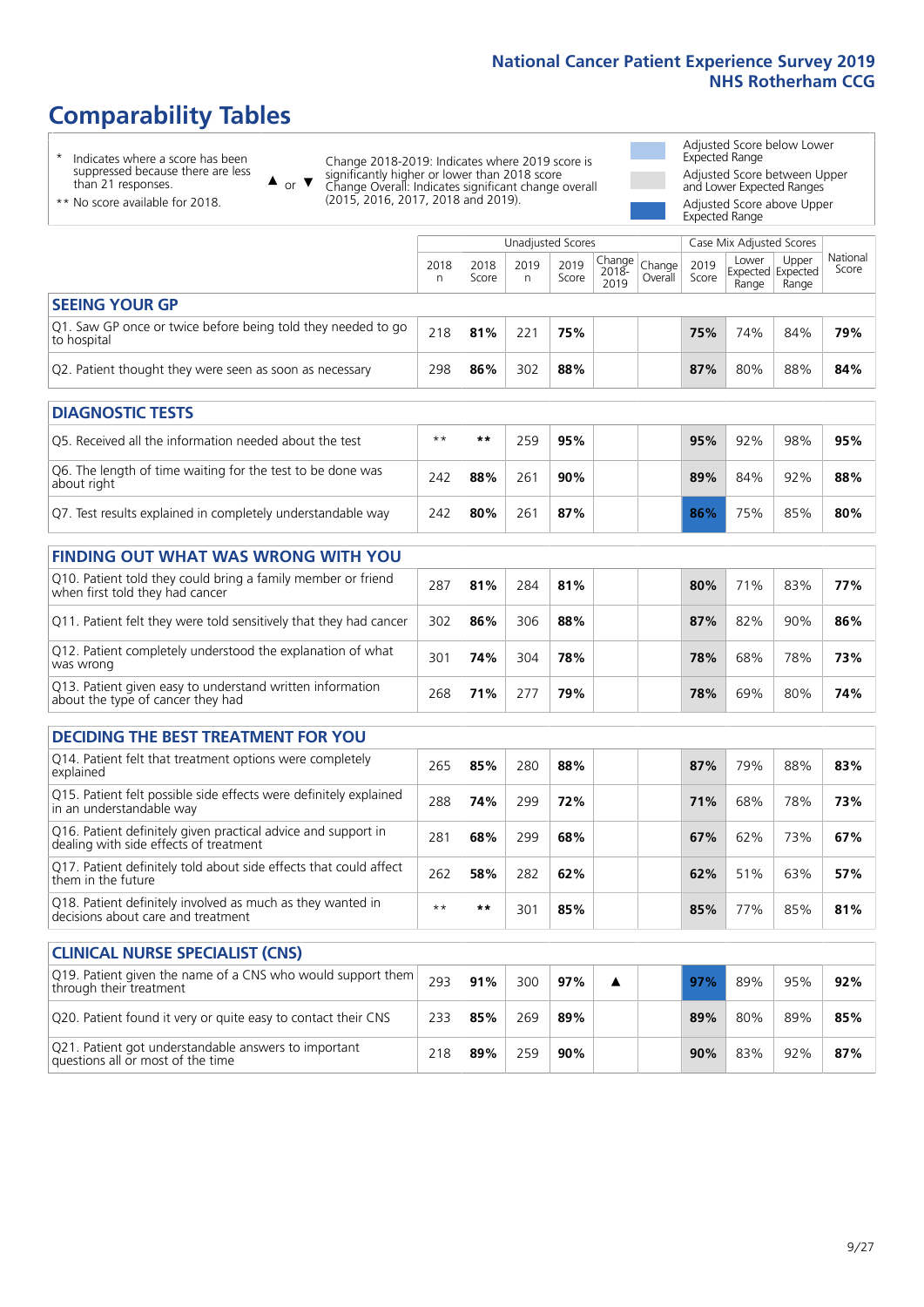# **Comparability Tables**

\* Indicates where a score has been suppressed because there are less than 21 responses.

\*\* No score available for 2018.

 $\triangle$  or  $\nabla$ 

Change 2018-2019: Indicates where 2019 score is significantly higher or lower than 2018 score Change Overall: Indicates significant change overall (2015, 2016, 2017, 2018 and 2019).

Adjusted Score below Lower Expected Range Adjusted Score between Upper and Lower Expected Ranges Adjusted Score above Upper Expected Range

|                                                                                                                   | <b>Unadjusted Scores</b> |               |           |               |                         |                   |               | Case Mix Adjusted Scores |                                     |                   |
|-------------------------------------------------------------------------------------------------------------------|--------------------------|---------------|-----------|---------------|-------------------------|-------------------|---------------|--------------------------|-------------------------------------|-------------------|
|                                                                                                                   | 2018<br>$\mathsf{n}$     | 2018<br>Score | 2019<br>n | 2019<br>Score | Change<br>2018-<br>2019 | Change<br>Overall | 2019<br>Score | Lower<br>Range           | Upper<br>Expected Expected<br>Range | National<br>Score |
| <b>SUPPORT FOR PEOPLE WITH CANCER</b>                                                                             |                          |               |           |               |                         |                   |               |                          |                                     |                   |
| Q22. Hospital staff gave information about support or self-help<br>groups for people with cancer                  | 234                      | 90%           | 259       | 88%           |                         |                   | 88%           | 84%                      | 92%                                 | 88%               |
| Q23. Hospital staff discussed or gave information about the<br>impact cancer could have on day to day activities  | 221                      | 87%           | 227       | 87%           |                         |                   | 87%           | 79%                      | 89%                                 | 84%               |
| Q24. Hospital staff gave information on getting financial help or<br>possible benefits                            | 178                      | 55%           | 191       | 65%           |                         |                   | 65%           | 56%                      | 70%                                 | 63%               |
| Q25. Hospital staff told patient they could get free prescriptions                                                | 143                      | 80%           | 138       | 91%           |                         |                   | 90%           | 76%                      | 88%                                 | 82%               |
| <b>OPERATIONS</b>                                                                                                 |                          |               |           |               |                         |                   |               |                          |                                     |                   |
| Q27. Beforehand, patient had all the information needed about<br>the operation                                    | 147                      | 95%           | 162       | 94%           |                         |                   | 94%           | 93%                      | 99%                                 | 96%               |
| Q28. Afterwards, staff completely explained how operation had<br>gone in understandable way                       | 144                      | 81%           | 163       | 80%           |                         |                   | 79%           | 73%                      | 85%                                 | 79%               |
| <b>HOSPITAL CARE AS AN INPATIENT</b>                                                                              |                          |               |           |               |                         |                   |               |                          |                                     |                   |
| Q30. Hospital staff didn't talk in front of patient as if patient<br>wasn't there                                 | $* *$                    | $***$         | 142       | 85%           |                         |                   | 85%           | 78%                      | 90%                                 | 84%               |
| Q31. Patient had confidence and trust in all doctors treating<br>them                                             | $* *$                    | $**$          | 144       | 87%           |                         |                   | 86%           | 78%                      | 90%                                 | 84%               |
| Q32. Patient's family or someone close definitely felt able to talk<br>to a doctor                                | $* *$                    | $***$         | 126       | 69%           |                         |                   | 68%           | 64%                      | 80%                                 | 72%               |
| Q33. Patient had confidence and trust in all the ward nurses<br>treating them                                     | $* *$                    | $***$         | 143       | 83%           |                         |                   | 82%           | 67%                      | 81%                                 | 74%               |
| Q34. Patient thought there were always or nearly always<br>enough nurses on duty to care for them                 | $* *$                    | $***$         | 142       | 60%           |                         |                   | 60%           | 57%                      | 72%                                 | 64%               |
| Q35. All hospital staff asked patient what name they prefer to<br>be called by                                    | $* *$                    | $***$         | 143       | 76%           |                         |                   | 75%           | 61%                      | 80%                                 | 71%               |
| Q36. Patient always given enough privacy when discussing<br>condition or treatment                                | $**$                     | $***$         | 142       | 87%           |                         |                   | 87%           | 79%                      | 91%                                 | 85%               |
| Q37. Patient definitely found hospital staff to discuss worries or<br>fears during their inpatient visit          | $* *$                    | $***$         | 113       | 56%           |                         |                   | 54%           | 43%                      | 61%                                 | 52%               |
| Q38. Hospital staff definitely did everything they could to help<br>control pain                                  | $**$                     | $***$         | 126       | 86%           |                         |                   | 85%           | 76%                      | 89%                                 | 83%               |
| Q39. Patient always felt they were treated with respect and<br>dignity while in hospital                          | $* *$                    | $***$         | 145       | 89%           |                         |                   | 89%           | 82%                      | 93%                                 | 88%               |
| Q40. Patient given clear written information about what should<br>or should not do after leaving hospital         | $**$                     | $***$         | 136       | 85%           |                         |                   | 86%           | 80%                      | 92%                                 | 86%               |
| Q41. Hospital staff told patient who to contact if worried about<br>condition or treatment after leaving hospital | $**$                     | $***$         | 142       | 95%           |                         |                   | 95%           | 90%                      | 98%                                 | 94%               |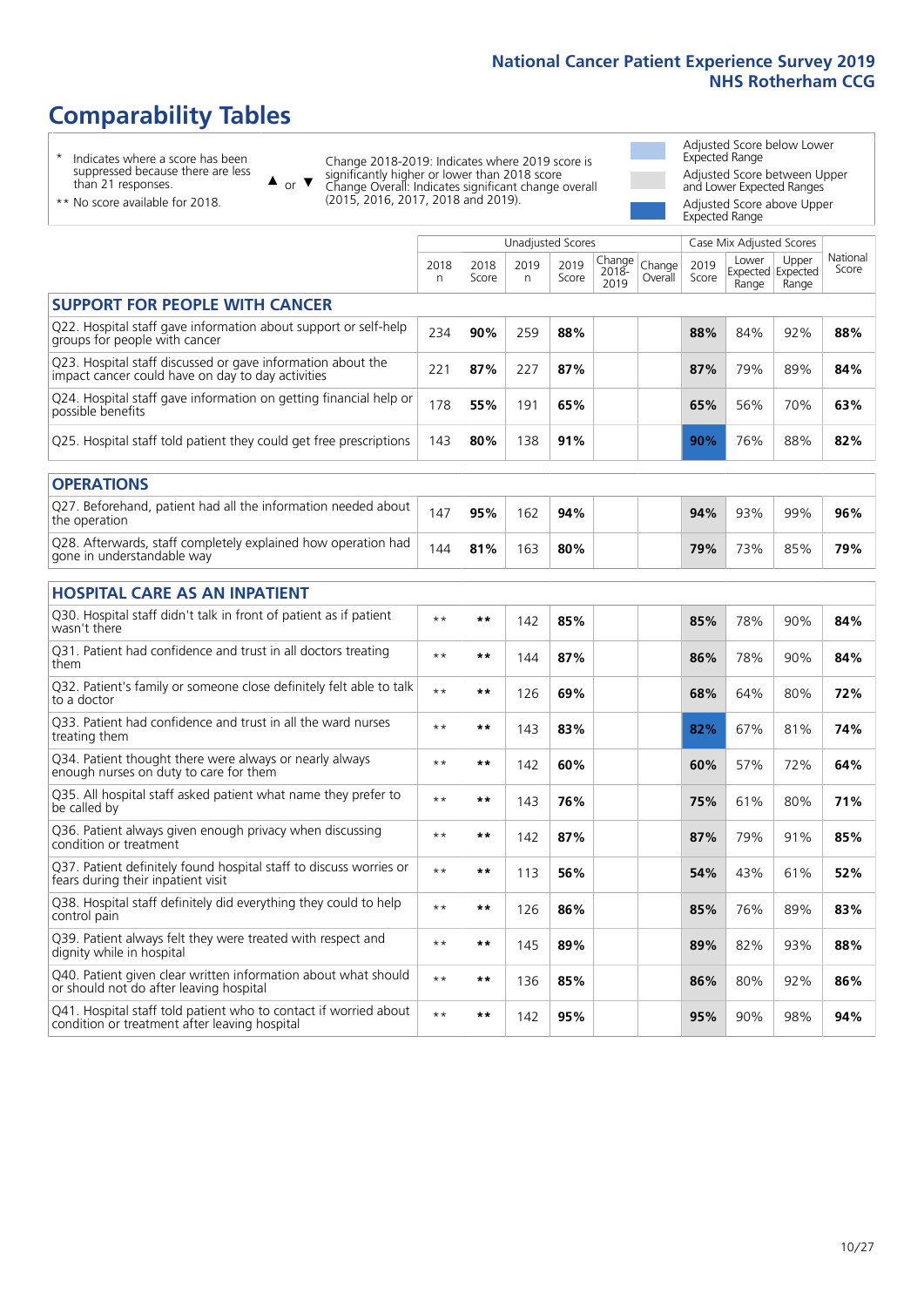# **Comparability Tables**

\* Indicates where a score has been suppressed because there are less than 21 responses.

\*\* No score available for 2018.

 $\triangle$  or  $\nabla$ 

Change 2018-2019: Indicates where 2019 score is significantly higher or lower than 2018 score Change Overall: Indicates significant change overall (2015, 2016, 2017, 2018 and 2019).

Adjusted Score below Lower Expected Range Adjusted Score between Upper and Lower Expected Ranges Adjusted Score above Upper Expected Range

|                                                                                                                       |           |               | <b>Unadjusted Scores</b> |               |                         |                   |               | Case Mix Adjusted Scores |                                     |                   |
|-----------------------------------------------------------------------------------------------------------------------|-----------|---------------|--------------------------|---------------|-------------------------|-------------------|---------------|--------------------------|-------------------------------------|-------------------|
|                                                                                                                       | 2018<br>n | 2018<br>Score | 2019<br>$\mathsf{n}$     | 2019<br>Score | Change<br>2018-<br>2019 | Change<br>Overall | 2019<br>Score | Lower<br>Range           | Upper<br>Expected Expected<br>Range | National<br>Score |
| <b>HOSPITAL CARE AS A DAY PATIENT / OUTPATIENT</b>                                                                    |           |               |                          |               |                         |                   |               |                          |                                     |                   |
| Q43. Patient definitely found hospital staff to discuss worries or<br>fears during their outpatient or day case visit | 221       | 75%           | 242                      | 74%           |                         |                   | 74%           | 65%                      | 76%                                 | 71%               |
| Q44. Cancer doctor had the right documents at patient's last<br>outpatient appointment                                | 258       | 96%           | 270                      | 96%           |                         |                   | 96%           | 93%                      | 98%                                 | 96%               |
| Q46. Beforehand patient completely had all information needed<br>about radiotherapy treatment                         | 88        | 94%           | 90                       | 90%           |                         |                   | 89%           | 79%                      | 93%                                 | 86%               |
| Q47. Patient completely given understandable information<br>about whether radiotherapy was working                    | 73        | 73%           | 78                       | 62%           |                         |                   | 61%           | 49%                      | 71%                                 | 60%               |
| Q49. Beforehand patient completely had all information needed<br>about chemotherapy treatment                         | 150       | 85%           | 159                      | 84%           |                         |                   | 84%           | 79%                      | 90%                                 | 84%               |
| Q50. Patient given enough information about whether<br>chemotherapy was working in a completely understandable way    | 128       | 63%           | 142                      | 76%           |                         |                   | 76%           | 60%                      | 75%                                 | 68%               |
| <b>HOME CARE AND SUPPORT</b>                                                                                          |           |               |                          |               |                         |                   |               |                          |                                     |                   |
| Q51. Hospital staff definitely gave family or someone close all<br>the information needed to help care at home        | 259       | 59%           | 250                      | 60%           |                         |                   | 60%           | 54%                      | 66%                                 | 60%               |
| Q52. Patient definitely given enough support from health or<br>social services during treatment                       | 178       | 56%           | 173                      | 58%           |                         |                   | 58%           | 43%                      | 61%                                 | 52%               |
| Q53. Patient definitely given enough support from health or<br>social services after treatment                        | 109       | 45%           | 109                      | 48%           |                         |                   | 48%           | 36%                      | 54%                                 | 45%               |
| <b>CARE FROM YOUR GENERAL PRACTICE</b>                                                                                |           |               |                          |               |                         |                   |               |                          |                                     |                   |
| Q54. GP given enough information about patient's condition<br>and treatment                                           | 231       | 93%           | 231                      | 93%           |                         |                   | 93%           | 92%                      | 98%                                 | 95%               |
| Q55. General practice staff definitely did everything they could<br>to support patient during treatment               | 213       | 61%           | 184                      | 58%           |                         |                   | 58%           | 51%                      | 66%                                 | 58%               |
| <b>YOUR OVERALL NHS CARE</b>                                                                                          |           |               |                          |               |                         |                   |               |                          |                                     |                   |
| Q56. Different people treating and caring for patient always                                                          | $* *$     | $***$         |                          |               |                         |                   |               |                          |                                     |                   |
| work well together to give best possible care                                                                         |           |               | 293                      | 75%           |                         |                   | 74%           | 68%                      | 78%                                 | 73%               |
| Q57. Patient given a care plan                                                                                        | 234       | 47%           | 241                      | 47%           |                         |                   | 45%           | 31%                      | 44%                                 | 38%               |
| Q58. Overall the administration of care was good or very good                                                         | 303       | 91%           | 301                      | 93%           |                         |                   | 92%           | 85%                      | 92%                                 | 89%               |
| Q59. Patient felt length of time for attending clinics and<br>appointments for cancer was about right                 | 299       | 66%           | 300                      | 70%           |                         |                   | 69%           | 62%                      | 76%                                 | 69%               |
| Q60. Someone discussed with patient whether they would like<br>to take part in cancer research                        | 281       | 30%           | 286                      | 30%           |                         |                   | 31%           | 21%                      | 39%                                 | 30%               |
| Q61. Patient's average rating of care scored from very poor to<br>very good                                           | 299       | 8.8           | 298                      | 8.9           |                         |                   | 8.9           | 8.6                      | 9.0                                 | 8.8               |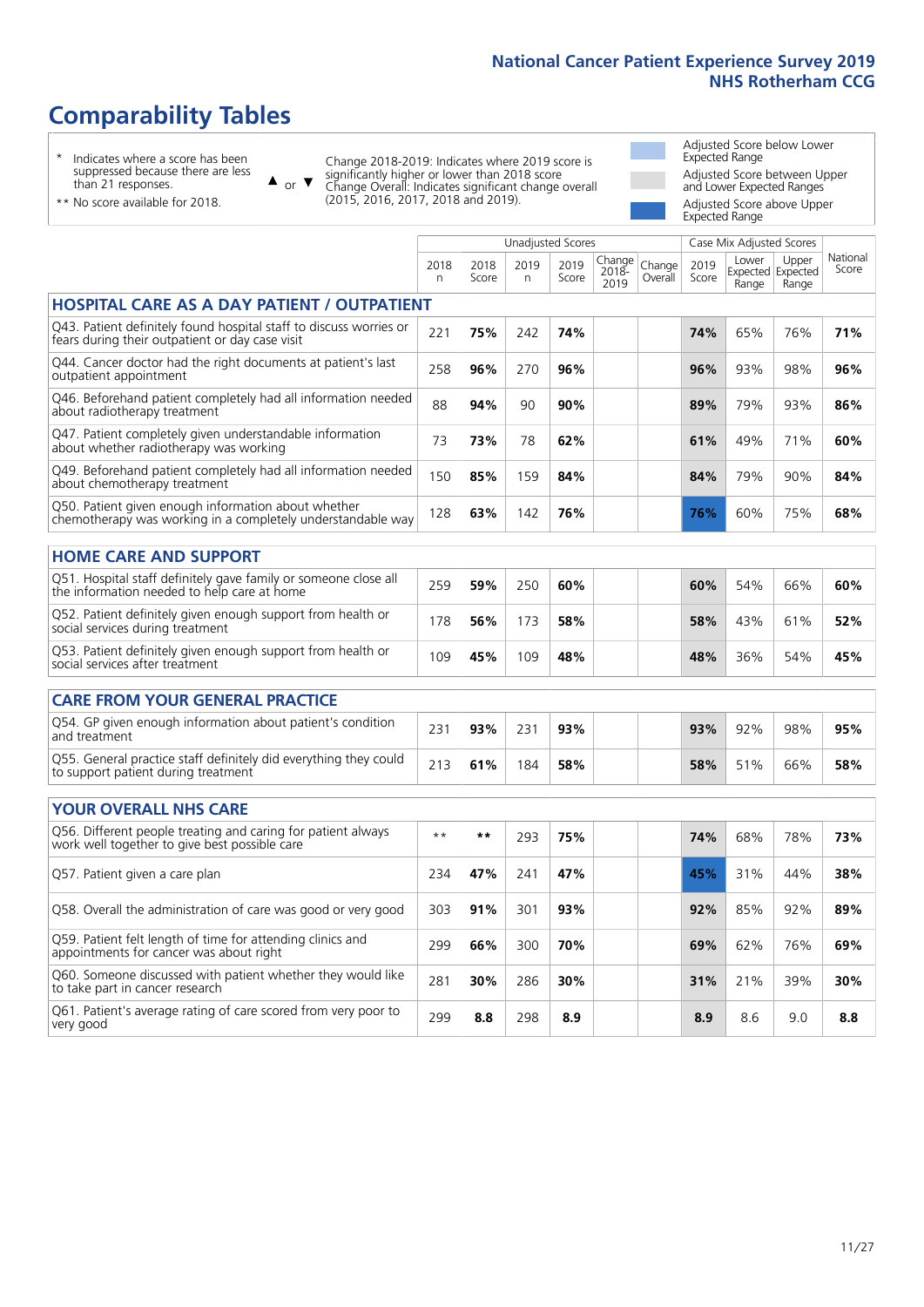# **Tumour Type Tables**

- \* Indicates where a score has been suppressed because there are less than 21 responses.
- n.a. Indicates that there were no respondents for that tumour group.

| <b>SEEING YOUR GP</b>                                      |            |              |                 |             |                    |                |                                   |         | Tumour Group |         |         |                 |                                                           |         |                |
|------------------------------------------------------------|------------|--------------|-----------------|-------------|--------------------|----------------|-----------------------------------|---------|--------------|---------|---------|-----------------|-----------------------------------------------------------|---------|----------------|
|                                                            |            | Brain<br>CNS | <b>Breast</b>   | Colorectal  | ᠊ᢛ<br>Gynaecologic | Haematological | Head and<br>Neck                  | Lung    | Prostate     | Sarcoma | Skin    | Upper<br>Gastro | $\sigma$<br>Irologica                                     | Other   | All<br>Cancers |
| Q1. Saw GP once or twice before being told they            | CCG        |              | n.a. $92\%$ 70% |             |                    | 65%            | $\star$                           | $\star$ | 73%          | $\star$ | $\star$ | $\star$         | $\star$                                                   | $\star$ | 75%            |
| needed to go to hospital                                   | National   | 59%          |                 | 94% 75% 77% |                    |                | 67%   79%   71%   82%   71%   90% |         |              |         |         |                 | 74% 83% 74% 79%                                           |         |                |
| Q2. Patient thought they were seen as soon as<br>necessary | <b>CCG</b> | n.a.         |                 | 94% 83%     | $\star$            | 84%            | $\star$                           | $\star$ | 86%          | $\star$ | $\star$ | $\star$         | $\star$                                                   | $\star$ | 88%            |
|                                                            | National   | 79%          |                 | 89% 83%     |                    |                |                                   |         |              |         |         |                 | 81%   82%   81%   84%   86%   69%   85%   79%   85%   79% |         | 84%            |

#### **DIAGNOSTIC TESTS** Tumour Group

|                                                                |                                          | Brain<br>CNS | <b>Breast</b> | Colorectal<br>LGT | ᅙ<br>Gynaecologic | Haematological | Head and<br>Neck | Lung        | Prostate | Sarcoma | Skin    | Upper<br>Gastro | rological                                   | Other   | All<br>Cancers |
|----------------------------------------------------------------|------------------------------------------|--------------|---------------|-------------------|-------------------|----------------|------------------|-------------|----------|---------|---------|-----------------|---------------------------------------------|---------|----------------|
| Q5. Received all the information needed about                  | <b>CCG</b>                               | n.a.         |               | 94% 89%           |                   | 100%           | $\star$          | $\star$     | 95%      |         | $\star$ | $\star$         | $\star$                                     | $\star$ | 95%            |
| the test                                                       | National                                 | 93%          |               | 95% 95%           |                   | 93% 95%        |                  | 93% 95% 95% |          | 93%     | 96%     |                 | 95% 95%                                     | 95%     | 95%            |
| Q6. The length of time waiting for the test to be              | <b>CCG</b>                               | n.a.         | 94% 84%       |                   | $\star$           | 89%            | $\star$          | $\star$     | 86%      | $\star$ | $\star$ | $\star$         | $\star$                                     | $\star$ | 90%            |
| done was about right                                           | <b>National</b>                          |              |               | 84% 91% 88%       |                   |                |                  |             |          |         |         |                 | 86% 89% 88% 87% 87% 81% 87% 84% 87% 86% 88% |         |                |
| Q7. Test results explained in completely<br>understandable way | <b>CCG</b>                               | n.a.         |               | 93% 80%           | $\star$           | 87%            | $\star$          | $\star$     | 87%      | $\star$ | $\star$ | $\star$         | $\star$                                     | $\star$ | 87%            |
|                                                                | National 71% 83% 82% 77% 77% 79% 80% 80% |              |               |                   |                   |                |                  |             |          |         |         |                 | 78% 84% 75% 80% 76% 80%                     |         |                |

| <b>FINDING OUT WHAT WAS WRONG WITH YOU</b>                                                      |            |       |               |                             |                |                 |                        |             | <b>Tumour Group</b> |         |         |                 |            |         |                |
|-------------------------------------------------------------------------------------------------|------------|-------|---------------|-----------------------------|----------------|-----------------|------------------------|-------------|---------------------|---------|---------|-----------------|------------|---------|----------------|
|                                                                                                 |            | Brain | <b>Breast</b> | ╮<br>olorectal.<br>LGT<br>Ũ | Gynaecological | Haematological  | ad and<br>Neck<br>Head | Lung        | Prostate            | Sarcoma | Skin    | Upper<br>Gastro | Jrological | Other   | All<br>Cancers |
| Q10. Patient told they could bring a family<br>member or friend when first told they had cancer | <b>CCG</b> | n.a.  | 83%           | 80%                         |                | 73%             | $\star$                | $\star$     | 89%                 | $\star$ | $\star$ | $\star$         | $\star$    | $\star$ | 81%            |
|                                                                                                 | National   | 85%   | 82%           | 82%                         | 71%            | 71%             | 71%                    | 77%         | 79%                 | 73%     | 69%     | 76%             | 73%        | 75%     | 77%            |
| Q11. Patient felt they were told sensitively that                                               | <b>CCG</b> | n.a.  | 93%           | 76%                         |                | 87%             | $\star$                | $\star$     | 86%                 | $\star$ | $\star$ | $\star$         | $\star$    | $\star$ | 88%            |
| they had cancer                                                                                 | National   | 79%   | 89% 87%       |                             | 82%            |                 |                        | 84% 87% 83% | 86%                 | 84%     | 89%     | 81%             | 84% 83%    |         | 86%            |
| Q12. Patient completely understood the                                                          | <b>CCG</b> | n.a.  | 83%           | 88%                         |                | 75%             | $\star$                | $\star$     | 86%                 | $\star$ | $\star$ | $\star$         | $\star$    | $\star$ | 78%            |
| explanation of what was wrong                                                                   | National   | 66%   | 77%           | 79%                         | 73%            | 60%             | 78%                    | 76%         | 79%                 | 67%     | 80%     | 70%             | 77%        | 70%     | 73%            |
| Q13. Patient given easy to understand written                                                   | <b>CCG</b> | n.a.  | 73%           | 79%                         | $\star$        | 89%             | $\star$                | $\star$     | 88%                 | $\star$ | $\star$ | $\star$         | $\star$    | $\star$ | 79%            |
| information about the type of cancer they had                                                   | National   | 66%   | 78%           | 73%                         | 71%            | 76% 69% 67% 83% |                        |             |                     | 67%     | 84%     |                 | 67% 74%    | 65%     | 74%            |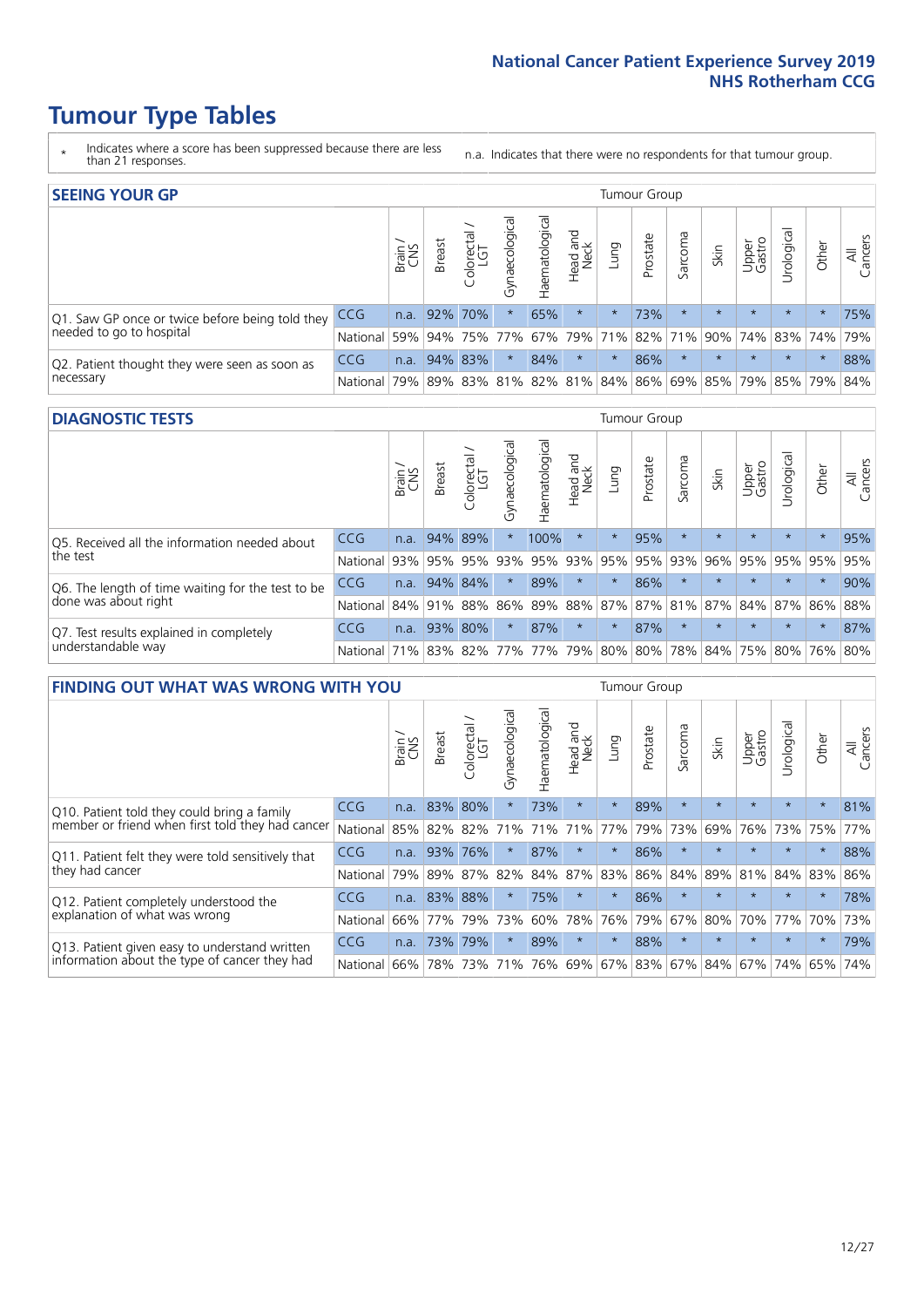# **Tumour Type Tables**

- \* Indicates where a score has been suppressed because there are less than 21 responses.
- n.a. Indicates that there were no respondents for that tumour group.

| <b>DECIDING THE BEST TREATMENT FOR YOU</b>         |          |       |               |                             |                |                |                         |         | <b>Tumour Group</b> |         |                                         |                 |           |         |                |
|----------------------------------------------------|----------|-------|---------------|-----------------------------|----------------|----------------|-------------------------|---------|---------------------|---------|-----------------------------------------|-----------------|-----------|---------|----------------|
|                                                    |          | Brain | <b>Breast</b> | olorectal.<br>LGT<br>$\cup$ | Gynaecological | Haematological | ead and<br>Neck<br>Head | Lung    | Prostate            | Sarcoma | Skin                                    | Upper<br>Gastro | Jrologica | Other   | All<br>Cancers |
| Q14. Patient felt that treatment options were      | CCG      | n.a.  | 87%           | 92%                         | $\star$        | 92%            | $\star$                 | $\star$ | 84%                 | $\star$ | $\star$                                 | $\star$         | $\star$   | $\star$ | 88%            |
| completely explained                               | National | 85%   |               | 85% 85%                     | 85%            | 82%            | 87%                     | 84%     | 83%                 | 83%     | 89%                                     | 81%             | 83%       | 79%     | 83%            |
| Q15. Patient felt possible side effects were       | CCG      | n.a.  | 74%           | 73%                         | $\star$        | 67%            | $\ast$                  | $\star$ | 61%                 | $\star$ |                                         | $\star$         | $\star$   | $\star$ | 72%            |
| definitely explained in an understandable way      | National | 69%   | 74%           | 76%                         | 75%            | 69%            | 73%                     | 74%     | 73%                 | 73%     | 77%                                     | 72%             | 71%       | 70%     | 73%            |
| Q16. Patient definitely given practical advice and | CCG      | n.a.  | 78%           | 64%                         | $\star$        | 63%            | $\star$                 | $\star$ | 44%                 | $\star$ | $\star$                                 | $\star$         | $\star$   | $\star$ | 68%            |
| support in dealing with side effects of treatment  | National | 63%   | 70%           | 70%                         | 69%            | 65%            | 70%                     | 69%     | 65%                 | 66%     | 71%                                     | 66%             | 63%       | 64%     | 67%            |
| Q17. Patient definitely told about side effects    | CCG      | n.a.  | 66%           | 76%                         | $\star$        | 53%            | $\star$                 | $\star$ | 69%                 | n.a.    | $\star$                                 | $\star$         | $\star$   | $\star$ | 62%            |
| that could affect them in the future               | National | 62%   | 57%           | 59%                         | 56%            | 51%            | 64%                     | 56%     | 66%                 | 54%     | 66%                                     | 53%             | 56%       | 52%     | 57%            |
| Q18. Patient definitely involved as much as they   | CCG      | n.a.  | 88%           | 85%                         | $\star$        | 79%            | $\star$                 | $\star$ | 93%                 | n.a.    | $\star$                                 | $\star$         | $\star$   | $\star$ | 85%            |
| wanted in decisions about care and treatment       | National | 79%   |               |                             |                |                |                         |         |                     |         | 81% 83% 81% 80% 81% 81% 84% 81% 87% 79% |                 | 79%       | 78% 81% |                |

#### **CLINICAL NURSE SPECIALIST (CNS)** Tumour Group

|                                                                                           |            | Brain | Breast  | Colorectal<br>LGT | Gynaecologic | $\overline{\sigma}$<br>aematologic | Head and<br>Neck        | Lung    | Prostate | Sarcoma | Skin    | Upper<br>Gastro | ᅙ<br>Jrologica | Other    | All<br>Cancers |
|-------------------------------------------------------------------------------------------|------------|-------|---------|-------------------|--------------|------------------------------------|-------------------------|---------|----------|---------|---------|-----------------|----------------|----------|----------------|
| Q19. Patient given the name of a CNS who<br>would support them through their treatment    | <b>CCG</b> | n.a.  | 99% 95% |                   |              | 97%                                | $\star$                 | $\star$ | 96%      | $\star$ | $\star$ | $\star$         | $\star$        | $\star$  | 97%            |
|                                                                                           | National   | 95%   | 95%     | 92%               | 95%          |                                    | 92% 91% 94% 91% 91% 91% |         |          |         |         | 93%             | 85% 89%        |          | 92%            |
| Q20. Patient found it very or quite easy to                                               | <b>CCG</b> | n.a.  | 89% 91% |                   | $\star$      | 98%                                | $\star$                 | $\star$ | $\star$  | n.a.    | $\star$ | $\star$         | $\star$        | $^\star$ | 89%            |
| contact their CNS                                                                         | National   | 86%   | 84%     | 88%               | 85%          |                                    | 87% 86% 86% 80%         |         |          | 86%     | 90%     | 85%             | 83% 83%        |          | 85%            |
| Q21. Patient got understandable answers to<br>important questions all or most of the time | <b>CCG</b> | n.a.  | 90%     | 94%               |              | 91%                                | $\star$                 | $\star$ | $\star$  | n.a.    | $\star$ | $\star$         | $\star$        | $^\star$ | 90%            |
|                                                                                           | National   | 82%   | 87%     | 89%               | 86%          |                                    | 89% 88% 86% 87% 87% 93% |         |          |         |         | 86%             | 87% 86%        |          | 87%            |

| <b>SUPPORT FOR PEOPLE WITH CANCER</b>                                                               |            |       |               |                             |                |                |                        |             | Tumour Group |         |         |                 |            |         |                |
|-----------------------------------------------------------------------------------------------------|------------|-------|---------------|-----------------------------|----------------|----------------|------------------------|-------------|--------------|---------|---------|-----------------|------------|---------|----------------|
|                                                                                                     |            | Brain | <b>Breast</b> | olorectal.<br>LGT<br>$\cup$ | Gynaecological | Haematological | ad and<br>Neck<br>Head | <b>Fung</b> | Prostate     | Sarcoma | Skin    | Upper<br>Gastro | Urological | Other   | All<br>Cancers |
| Q22. Hospital staff gave information about<br>support or self-help groups for people with<br>cancer | CCG        | n.a.  | 89%           | 83%                         | $\star$        | 92%            | $\star$                | $\star$     | 95%          | $\star$ | $\star$ | $\star$         | $\star$    | $\star$ | 88%            |
|                                                                                                     | National   | 92%   | 92%           | 88%                         | 87%            | 86%            | 88%                    | 87%         | 91%          | 86%     | 90%     | 88%             | 81%        | 83%     | 88%            |
| Q23. Hospital staff discussed or gave information<br>about the impact cancer could have on day to   | CCG        | n.a.  | 90%           | 94%                         | $\star$        | 84%            | $\star$                | $\star$     | 91%          | n.a.    | $\star$ | $\star$         | $\star$    | $\star$ | 87%            |
| day activities                                                                                      | National   | 84%   | 86%           | 85%                         | 82%            | 84%            | 84%                    | 83%         | 88%          | 81%     | 86%     | 83%             | 78%        | 79%     | 84%            |
| Q24. Hospital staff gave information on getting                                                     | <b>CCG</b> | n.a.  | 75%           | 74%                         | $\star$        | 50%            | $\star$                | $\star$     | $\star$      | n.a.    | $\star$ | $\star$         | $\star$    | $\star$ | 65%            |
| financial help or possible benefits                                                                 | National   | 78%   | 68%           | 61%                         | 66%            | 61%            | 67%                    | 72%         | 55%          | 64%     | 60%     | 64%             | 47%        | 59%     | 63%            |
| Q25. Hospital staff told patient they could get                                                     | <b>CCG</b> | n.a.  | 91%           | $\star$                     | $\star$        | 92%            | $\star$                | $\star$     | $\star$      | n.a.    | $\star$ | $\star$         | $\star$    | $\ast$  | 91%            |
| free prescriptions                                                                                  | National   | 82%   | 81%           | 83%                         | 79%            | 87%            | 84%                    | 86%         | 80%          | 78%     | 71%     | 84%             | 73%        | 81%     | 82%            |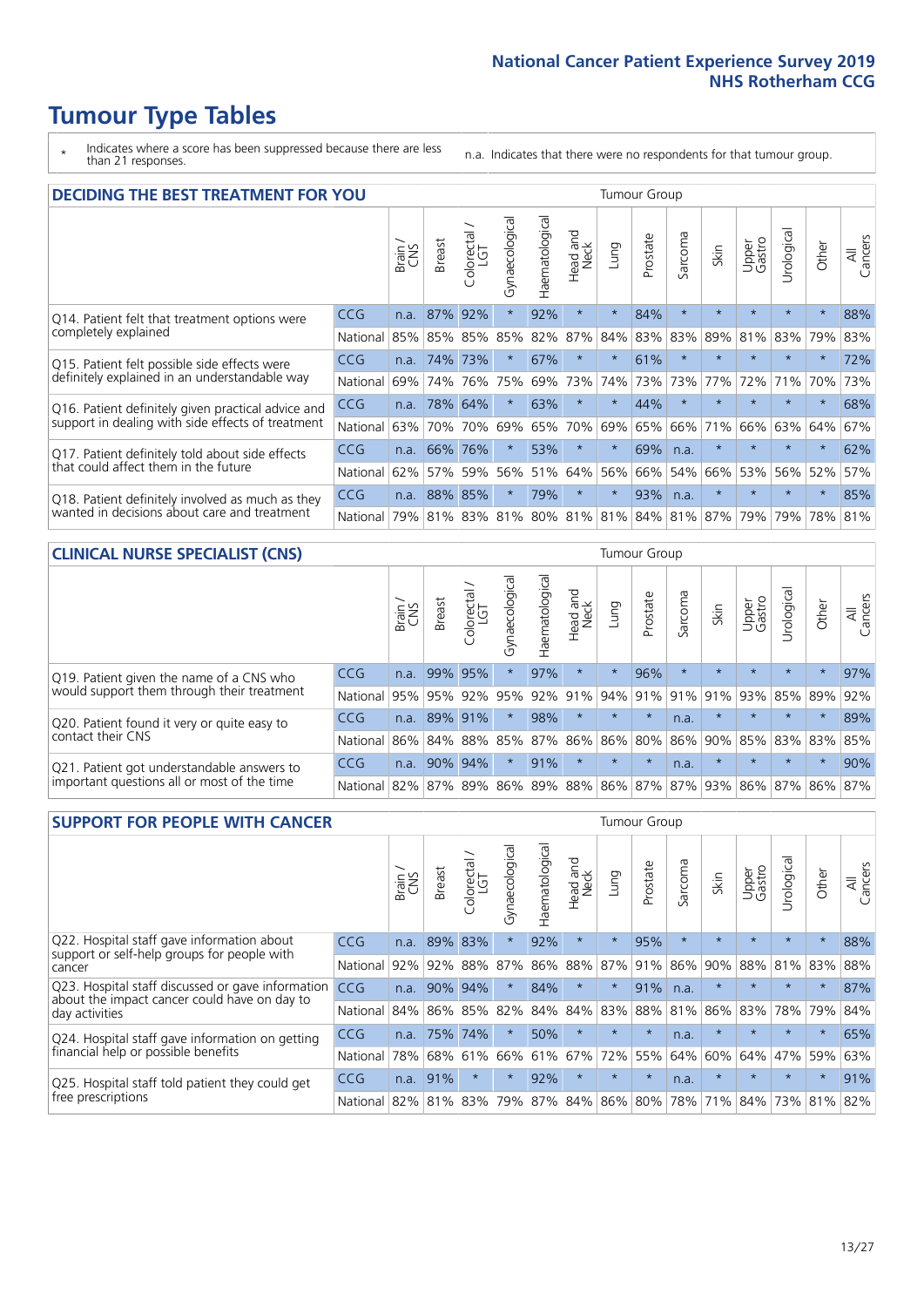# **Tumour Type Tables**

- \* Indicates where a score has been suppressed because there are less than 21 responses.
- n.a. Indicates that there were no respondents for that tumour group.

| <b>OPERATIONS</b>                                                                           |                      |       |               |            |                |                               |                  |         |                         | Tumour Group |         |                 |                                  |         |                |  |  |  |
|---------------------------------------------------------------------------------------------|----------------------|-------|---------------|------------|----------------|-------------------------------|------------------|---------|-------------------------|--------------|---------|-----------------|----------------------------------|---------|----------------|--|--|--|
|                                                                                             |                      | Brain | <b>Breast</b> | Colorectal | Gynaecological | $\overline{3}$<br>Haematologi | Head and<br>Neck | Lung    | Prostate                | Sarcoma      | Skin    | Upper<br>Gastro | $\overline{\sigma}$<br>Jrologica | Other   | All<br>Cancers |  |  |  |
| Q27. Beforehand, patient had all the information                                            | <b>CCG</b>           | n.a.  | 97% 91%       |            | $\star$        |                               | $\star$          | $\star$ | $\star$                 | $\star$      | $\star$ | $\star$         | $\star$                          | $\star$ | 94%            |  |  |  |
| needed about the operation                                                                  | National 96% 97% 96% |       |               |            | 96%            |                               |                  |         | 94% 96% 95% 97% 95% 96% |              |         |                 | 96%   95%   95%   96%            |         |                |  |  |  |
| Q28. Afterwards, staff completely explained how<br>operation had gone in understandable way | <b>CCG</b>           | n.a.  | 81% 71%       |            | $\star$        | $\star$                       | $\star$          | $\star$ | $\star$                 | $\star$      | $\star$ | $\star$         | $\star$                          | $\star$ | 80%            |  |  |  |
|                                                                                             | National             | 76%   |               |            |                | 79% 83% 79% 78% 79%           |                  |         |                         |              |         |                 | 79% 78% 80% 82% 79% 76% 77%      |         | 79%            |  |  |  |

#### **HOSPITAL CARE AS AN INPATIENT** Tumour Group

|                                                                                                   |                                                          | Brain | Breast        | Colorectal /<br>LGT | Gynaecological | Haematological | Head and<br>Neck | Lung    | Prostate | Sarcoma | Skin    | Upper<br>Gastro | Urological | Other   | Cancers<br>$\overline{\overline{z}}$ |
|---------------------------------------------------------------------------------------------------|----------------------------------------------------------|-------|---------------|---------------------|----------------|----------------|------------------|---------|----------|---------|---------|-----------------|------------|---------|--------------------------------------|
| Q30. Hospital staff didn't talk in front of patient                                               | CCG                                                      | n.a.  | 88%           | 83%                 | $\star$        | 79%            | $\star$          | $\star$ | $\star$  | $\star$ | $\star$ | $\star$         | $\star$    | $\star$ | 85%                                  |
| as if patient wasn't there                                                                        | National                                                 | 81%   | 86%           | 81%                 | 83%            | 84%            | 83%              | 81%     | 88%      | 86%     | 86%     | 81%             | 83%        | 82%     | 84%                                  |
| 031. Patient had confidence and trust in all<br>doctors treating them                             | CCG                                                      | n.a.  | 74% 94%       |                     | $\star$        | 86%            | $\star$          | $\star$ | $\star$  | $\star$ | $\star$ | $\star$         | $\star$    | $\star$ | 87%                                  |
|                                                                                                   | National                                                 | 82%   | 83%           | 85%                 | 83%            | 82%            |                  | 87% 83% | 89%      | 86%     | 85%     | 81%             | 85%        | 80%     | 84%                                  |
| Q32. Patient's family or someone close definitely                                                 | CCG                                                      | n.a.  | 57% 76%       |                     |                | 67%            | $\star$          | $\star$ | $\star$  | $\star$ | $\star$ | $\star$         | $\star$    | $\star$ | 69%                                  |
| felt able to talk to a doctor                                                                     | National                                                 | 67%   | 72%           | 73%                 | 72%            | 74%            | 75%              | 74%     | 72%      | 71%     | 74%     | 73%             | 71%        | 69%     | 72%                                  |
| O33. Patient had confidence and trust in all the                                                  | <b>CCG</b>                                               | n.a.  | 74%           | 77%                 |                | 85%            | $\star$          | $\star$ | $\star$  | $\star$ | $\star$ | $\star$         | $\star$    | $\star$ | 83%                                  |
| ward nurses treating them                                                                         | National                                                 | 72%   | 73%           | 72%                 | 71%            | 77%            |                  | 75% 77% | 79%      | 74%     | 75%     |                 | 73% 77%    | 69%     | 74%                                  |
| Q34. Patient thought there were always or nearly<br>always enough nurses on duty to care for them | CCG                                                      | n.a.  | 63%           | 48%                 | $\star$        | 62%            | $\star$          | $\star$ | $\star$  | $\star$ | $\star$ | $\star$         | $\star$    | $\star$ | 60%                                  |
|                                                                                                   | National                                                 | 68%   | 64%           | 62%                 | 63%            | 63%            |                  | 65% 68% | 72%      | 65%     |         | 70% 65%         | 66%        | 60%     | 64%                                  |
| Q35. All hospital staff asked patient what name                                                   | CCG                                                      | n.a.  | 70% 77%       |                     | $\star$        | 78%            | $\star$          | $\star$ | $\star$  | $\star$ | $\star$ | $\star$         | $\star$    | $\star$ | 76%                                  |
| they prefer to be called by                                                                       | National                                                 | 68%   | 62%           | 74%                 | 65%            | 72%            | 71%              | 76%     | 72%      | 74%     | 70%     | 78%             | 76%        | 69%     | 71%                                  |
| Q36. Patient always given enough privacy when                                                     | CCG                                                      | n.a.  | 78%           | 90%                 |                | 92%            | $\star$          | $\star$ | $\star$  | $\star$ | $\star$ | $\star$         | $\star$    | $\star$ | 87%                                  |
| discussing condition or treatment                                                                 | National                                                 | 78%   | 84%           | 85%                 | 81%            | 86%            |                  | 87% 84% | 88%      | 84%     | 84%     | 84%             | 85%        | 82%     | 85%                                  |
| Q37. Patient definitely found hospital staff to                                                   | <b>CCG</b>                                               | n.a.  | $\ast$        | 50%                 |                | 58%            | $\star$          | $\star$ | $\star$  | n.a.    | $\star$ | $\star$         | $\star$    | $\star$ | 56%                                  |
| discuss worries or fears during their inpatient visit                                             | National                                                 | 45%   | 51%           | 55%                 | 51%            | 56%            | 52%              | 49%     | 53%      | 54%     | 51%     |                 | 53% 49%    | 46%     | 52%                                  |
| Q38. Hospital staff definitely did everything they                                                | CCG                                                      | n.a.  | 76% 90%       |                     | $\star$        | 79%            | $\star$          | $\star$ | $\star$  | n.a.    | $\star$ | $\star$         | $\star$    | $\star$ | 86%                                  |
| could to help control pain                                                                        | National                                                 | 85%   | 83%           | 84%                 | 82%            | 82%            |                  | 80% 84% | 85%      | 83%     | 85% 82% |                 | 81%        | 82%     | 83%                                  |
| Q39. Patient always felt they were treated with                                                   | CCG                                                      | n.a.  | 93% 84%       |                     | $\star$        | 86%            | $\star$          | $\star$ | $\star$  | $\star$ | $\star$ | $\star$         | $\star$    | $\star$ | 89%                                  |
| respect and dignity while in hospital                                                             | National                                                 | 85%   | 87%           | 87%                 | 85%            | 89%            | 87%              | 88%     | 91%      | 89%     | 89%     | 88%             | 90%        | 86%     | 88%                                  |
| Q40. Patient given clear written information<br>about what should or should not do after leaving  | <b>CCG</b>                                               | n.a.  | 88% 84%       |                     |                | 84%            | $\star$          | $\star$ | $\star$  | $\star$ | $\star$ | $\star$         | $\star$    | $\star$ | 85%                                  |
| hospital                                                                                          | National                                                 | 80%   | 89% 86%       |                     | 86%            | 83%            |                  | 87% 82% | 91%      | 85%     | 90%     | 82%             | 87%        | 83%     | 86%                                  |
| Q41. Hospital staff told patient who to contact<br>if worried about condition or treatment after  | CCG                                                      |       | n.a. 100% 97% |                     | $\star$        | 93%            | $\star$          | $\star$ | $\star$  | $\star$ | $\star$ | $\star$         | $\star$    | $\star$ | 95%                                  |
| leaving hospital                                                                                  | National 94% 95% 95% 93% 96% 93% 92% 96% 94% 95% 92% 92% |       |               |                     |                |                |                  |         |          |         |         |                 |            | 93% 94% |                                      |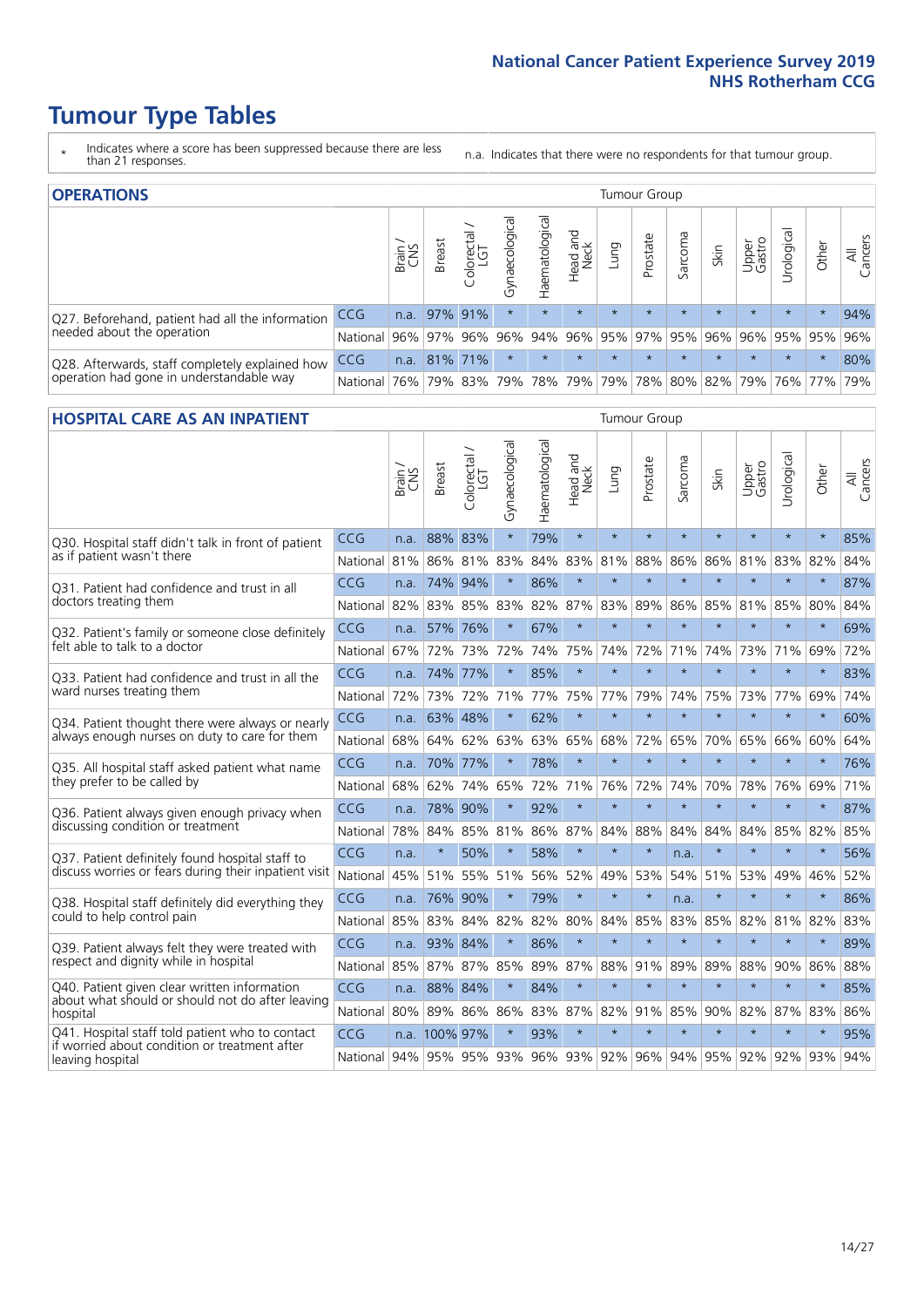# **Tumour Type Tables**

- \* Indicates where a score has been suppressed because there are less than 21 responses.
- n.a. Indicates that there were no respondents for that tumour group.

| <b>HOSPITAL CARE AS A DAY PATIENT / OUTPATIENT</b><br><b>Tumour Group</b>                                                |            |       |               |                         |                |                |                         |          |          |             |         |                 |            |         |                |
|--------------------------------------------------------------------------------------------------------------------------|------------|-------|---------------|-------------------------|----------------|----------------|-------------------------|----------|----------|-------------|---------|-----------------|------------|---------|----------------|
|                                                                                                                          |            | Brain | <b>Breast</b> | olorectal /<br>LGT<br>Ũ | Gynaecological | Haematological | aad and<br>Neck<br>Head | Lung     | Prostate | arcoma<br>S | Skin    | Upper<br>Gastro | Jrological | Other   | All<br>Cancers |
| Q43. Patient definitely found hospital staff to<br>discuss worries or fears during their outpatient or<br>day case visit | CCG        | n.a.  | 72%           | 89%                     | $\star$        | 70%            | $\star$                 | $^\star$ | 77%      | n.a.        | $\star$ | $\star$         | $\star$    | $\star$ | 74%            |
|                                                                                                                          | National   | 66%   | 68%           | 73%                     | 70%            | 73%            | 72%                     | 70%      | 74%      | 72%         | 72%     | 71%             | 67%        | 68%     | 71%            |
| Q44. Cancer doctor had the right documents at<br>patient's last outpatient appointment                                   | <b>CCG</b> | n.a.  | 96%           | 94%                     | $^\star$       | 97%            | $\star$                 | $\star$  | 96%      | $\star$     |         | $\star$         | $\star$    | $\ast$  | 96%            |
|                                                                                                                          | National   | 94%   | 96%           | 96%                     | 96%            | 97%            | 96%                     | 96%      | 96%      | 96%         | 96%     | 94%             | 96%        | 95%     | 96%            |
| Q46. Beforehand patient completely had<br>all information needed about radiotherapy                                      | CCG        | n.a.  | 90%           | $\star$                 |                |                | $\star$                 | $\star$  | $\star$  | n.a.        | n.a.    | $\star$         | $\star$    | $\star$ | 90%            |
| treatment                                                                                                                | National   | 91%   | 88%           | 83%                     | 88%            | 84%            | 86%                     | 86%      | 88%      | 88%         | 84%     | 86%             | 83%        | 84%     | 86%            |
| Q47. Patient completely given understandable<br>information about whether radiotherapy was                               | <b>CCG</b> | n.a.  | 64%           | $\star$                 | $\star$        |                | $\star$                 | $\star$  | $\star$  | n.a.        | n.a.    | $\star$         | $\star$    | $\ast$  | 62%            |
| working                                                                                                                  | National   | 56%   | 60%           | 57%                     | 61%            | 62%            | 63%                     | 59%      | 60%      | 67%         | 57%     | 52%             | 59%        | 59%     | 60%            |
| Q49. Beforehand patient completely had all                                                                               | CCG        | n.a.  | 79%           | 88%                     | $\star$        | 84%            | $\star$                 | $\star$  | $\star$  | n.a.        | $\star$ | $\star$         | $\star$    | $\ast$  | 84%            |
| information needed about chemotherapy<br>treatment                                                                       | National   | 80%   | 82%           | 86%                     | 87%            | 85%            | 79%                     | 84%      | 86%      | 86%         | 90%     | 84%             | 85%        | 85%     | 84%            |
| Q50. Patient given enough information about<br>whether chemotherapy was working in a<br>completely understandable way    | <b>CCG</b> | n.a.  | 69%           | $\star$                 | $\star$        | 81%            | $\star$                 | $\star$  | $\star$  | n.a.        | $\star$ |                 |            | $\star$ | 76%            |
|                                                                                                                          | National   | 54%   | 62%           | 64%                     | 68%            | 75%            |                         | 57% 67%  | 66%      | 71%         | 79%     | 61%             | 68%        | 69%     | 68%            |

#### **HOME CARE AND SUPPORT** Tumour Group

|                                                                                                                   |            | Brain | <b>Breast</b> | olorectal.<br>LGT<br>Ũ | σ<br>Ü<br>Gynaecologi | Haematological | ad and<br>Neck<br>Head | <b>Lung</b> | Prostate | Sarcoma | Skin    | Upper<br>Gastro | rological   | Other   | All<br>Cancers |
|-------------------------------------------------------------------------------------------------------------------|------------|-------|---------------|------------------------|-----------------------|----------------|------------------------|-------------|----------|---------|---------|-----------------|-------------|---------|----------------|
| Q51. Hospital staff definitely gave family or<br>someone close all the information needed to<br>help care at home | <b>CCG</b> | n.a.  | 63%           | 74%                    | $\star$               | 46%            | $\ast$                 | $\star$     | 50%      | $\star$ | $\star$ | $\star$         | $\star$     | $\star$ | 60%            |
|                                                                                                                   | National   | 58%   | 58%           | 63%                    | 57%                   | 62%            | 67%                    | 59%         | 61%      |         | 62% 65% | 60%             | 59% 55%     |         | 60%            |
| Q52. Patient definitely given enough support<br>from health or social services during treatment                   | <b>CCG</b> | n.a.  | 64%           | 68%                    | $\star$               | 50%            | $\star$                | $\star$     | $\star$  | n.a.    | $\star$ | $\star$         | $\star$     | $\star$ | 58%            |
|                                                                                                                   | National   | 42%   | 52%           | 60%                    |                       | 45% 51%        | 59%                    | 50%         | 48%      |         | 53% 57% |                 | 54% 48% 51% |         | 52%            |
| Q53. Patient definitely given enough support<br>from health or social services after treatment                    | <b>CCG</b> | n.a.  | 55%           |                        | $\star$               |                | $\star$                | $\star$     | $\star$  | n.a.    | $\star$ | $\star$         | $\star$     | $\star$ | 48%            |
|                                                                                                                   | National   | 39%   |               | 41% 53%                | 39%                   | 43%            | 56%                    | 40%         | 46%      |         | 48% 59% | 47%             | 44%         | 44%     | 45%            |

| <b>CARE FROM YOUR GENERAL PRACTICE</b>                                      |              |              |               |                        |               |                |                                     | <b>Tumour Group</b> |          |         |         |                 |                |         |                |  |
|-----------------------------------------------------------------------------|--------------|--------------|---------------|------------------------|---------------|----------------|-------------------------------------|---------------------|----------|---------|---------|-----------------|----------------|---------|----------------|--|
|                                                                             |              | Brain,       | <b>Breast</b> | ╮<br>Colorectal<br>LGT | Gynaecologica | Haematological | Head and<br>Neck                    | Lung                | Prostate | Sarcoma | Skin    | Upper<br>Gastro | Φ<br>Urologica | Other   | All<br>Cancers |  |
| Q54. GP given enough information about<br>patient's condition and treatment | CCG          | n.a.         |               | 92% 94%                |               | 92%            | $\star$                             | $\star$             | 96%      | $\star$ | $\star$ | $\star$         | $\star$        | $\star$ | 93%            |  |
|                                                                             | National 91% |              |               |                        | 96% 95% 95%   |                | 96% 94% 94% 96% 94% 96% 93% 95% 94% |                     |          |         |         |                 |                |         | 95%            |  |
| Q55. General practice staff definitely did                                  | <b>CCG</b>   | n.a.         |               | 57% 56%                |               | 56%            | $\star$                             | $\star$             | 76%      | n.a.    | $\star$ | $\star$         | $\star$        | $\star$ | 58%            |  |
| everything they could to support patient during<br>treatment                |              | National 55% |               |                        | 58% 59% 56%   |                | 56% 59% 56% 64% 56% 65% 59% 59% 55% |                     |          |         |         |                 |                |         | 58%            |  |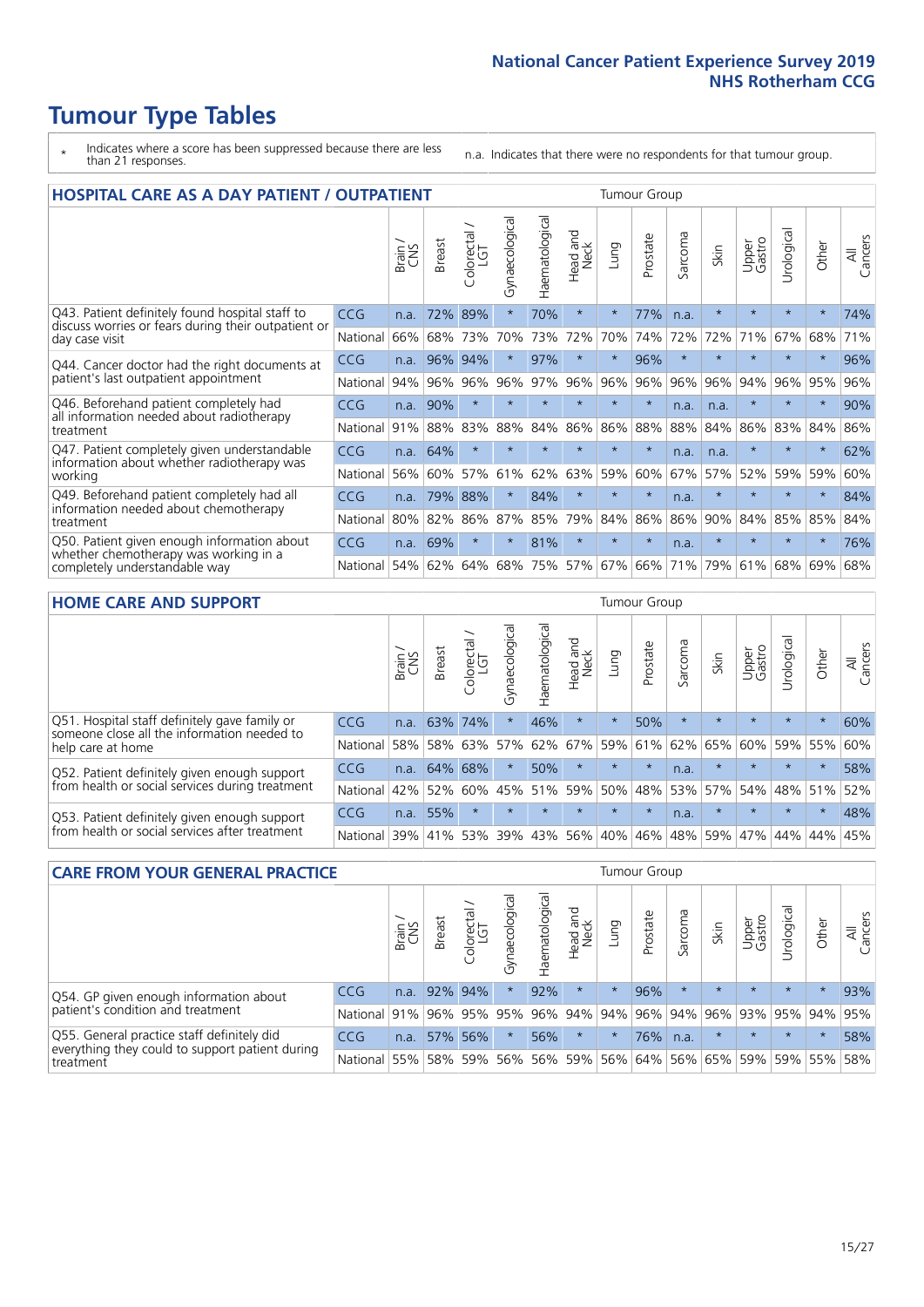# **Tumour Type Tables**

- \* Indicates where a score has been suppressed because there are less than 21 responses.
- n.a. Indicates that there were no respondents for that tumour group.

#### **YOUR OVERALL NHS CARE** THE CONSTRUCTION OF THE THROUP GROUP TUMOUR GROUP

| UN V V LIVALL IVI 19 GAINL                                                                                       |            |       |               |                             |                |                |                         |         |          |                      |         |                 |                |          |                |
|------------------------------------------------------------------------------------------------------------------|------------|-------|---------------|-----------------------------|----------------|----------------|-------------------------|---------|----------|----------------------|---------|-----------------|----------------|----------|----------------|
|                                                                                                                  |            | Brain | <b>Breast</b> | olorectal.<br>LGT<br>$\cup$ | Gynaecological | Haematological | aad and<br>Neck<br>Head | Lung    | Prostate | arcoma<br>$\sqrt{ }$ | Skin    | Upper<br>Gastro | लु<br>Urologia | Other    | All<br>Cancers |
| Q56. Different people treating and caring for<br>patient always work well together to give best<br>possible care | <b>CCG</b> | n.a.  | 80%           | 64%                         |                | 79%            | $\star$                 | $\star$ | 78%      | $\star$              | $\star$ | $\star$         | $\star$        | $\ast$   | 75%            |
|                                                                                                                  | National   | 60%   | 73%           | 73%                         | 69%            | 75%            | 73%                     | 73%     | 75%      | 70%                  | 79%     | 69%             | 74%            | 68%      | 73%            |
| Q57. Patient given a care plan                                                                                   | <b>CCG</b> | n.a.  | 50%           | 60%                         |                | 51%            | $\star$                 | $\star$ | $\star$  | n.a.                 | $\star$ |                 |                | $^\star$ | 47%            |
|                                                                                                                  | National   | 36%   | 41%           | 40%                         | 34%            | 36%            | 39%                     | 36%     | 40%      | 34%                  | 44%     | 36%             | 33%            | 31%      | 38%            |
| Q58. Overall the administration of care was good                                                                 | <b>CCG</b> | n.a.  | 91%           | 98%                         |                | 92%            | $\ast$                  | $\star$ | 92%      | $\star$              | $\star$ |                 |                | $\star$  | 93%            |
| or very good                                                                                                     | National   | 85%   | 90%           | 88%                         | 87%            | 91%            | 90%                     | 90%     | 88%      | 88%                  | 90%     | 86%             | 85%            | 87%      | 89%            |
| Q59. Patient felt length of time for attending<br>clinics and appointments for cancer was about                  | CCG        | n.a.  | 63%           | 80%                         |                | 70%            | $\star$                 | $\star$ | 71%      | $\star$              | $\star$ |                 | $\star$        | $\ast$   | 70%            |
| right                                                                                                            | National   | 58%   | 68%           | 73%                         | 66%            | 66%            | 71%                     | 71%     | 76%      | 68%                  | 73%     | 66%             | 75%            | 64%      | 69%            |
| Q60. Someone discussed with patient whether                                                                      | <b>CCG</b> | n.a.  | 33%           | 33%                         |                | 29%            | $^\star$                | $\star$ | 23%      | $\star$              | $\star$ |                 |                | $\star$  | 30%            |
| they would like to take part in cancer research                                                                  | National   | 42%   | 30%           | 32%                         | 31%            | 33%            | 21%                     | 34%     | 31%      | 36%                  | 20%     | 36%             | 21%            | 32%      | 30%            |
| Q61. Patient's average rating of care scored from<br>very poor to very good                                      | <b>CCG</b> | n.a.  | 9.1           | 8.7                         | $\star$        | 8.9            | $\star$                 | $\star$ | 8.8      | $\star$              | $\star$ | $\star$         | $\star$        | $\ast$   | 8.9            |
|                                                                                                                  | National   | 8.6   | 8.9           | 8.8                         | 8.7            | 8.9            | 8.8                     | 8.8     | 8.8      | 8.8                  | 8.9     | 8.7             | 8.7            | 8.7      | 8.8            |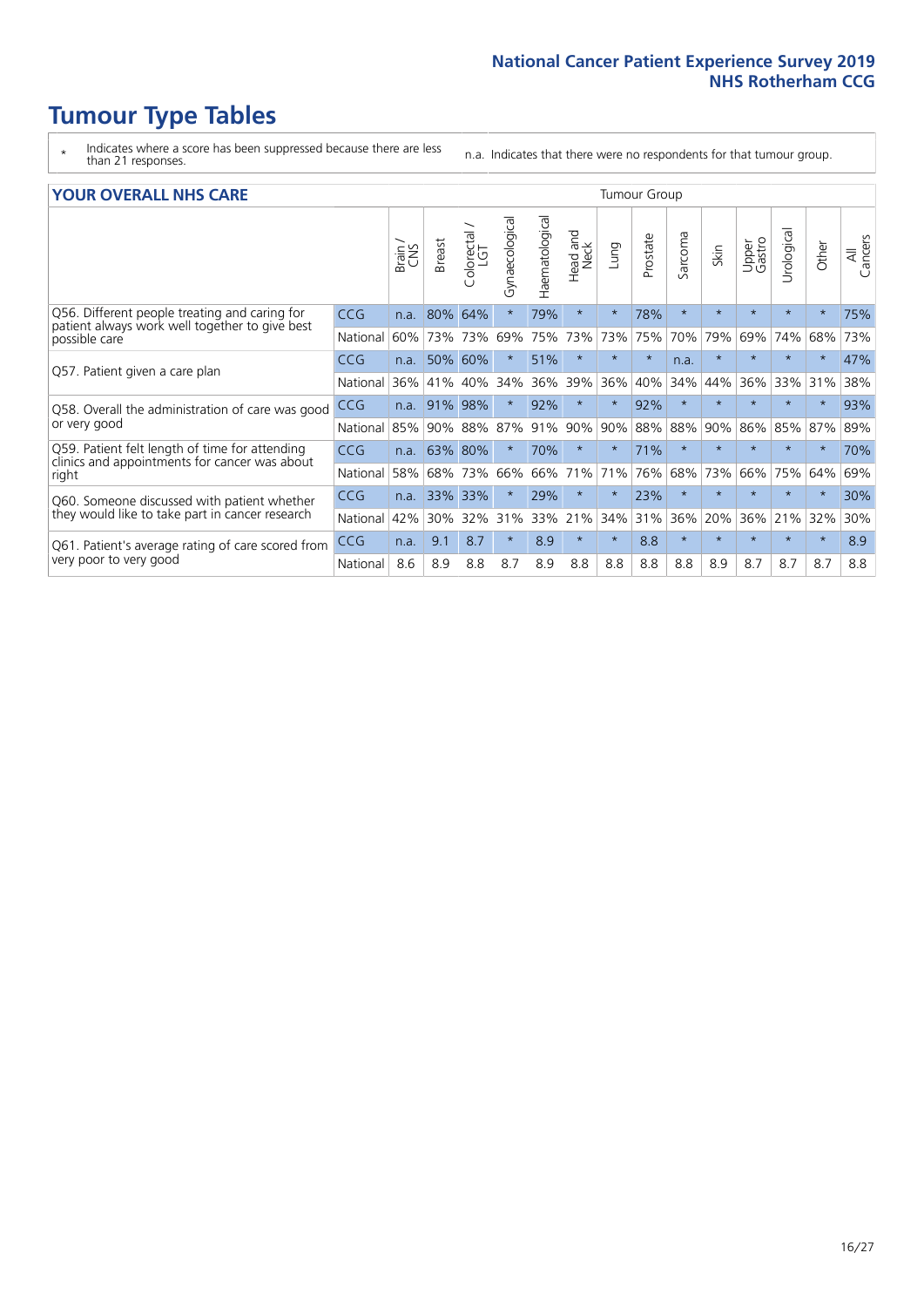# **Year on Year Charts**





#### **DIAGNOSTIC TESTS**





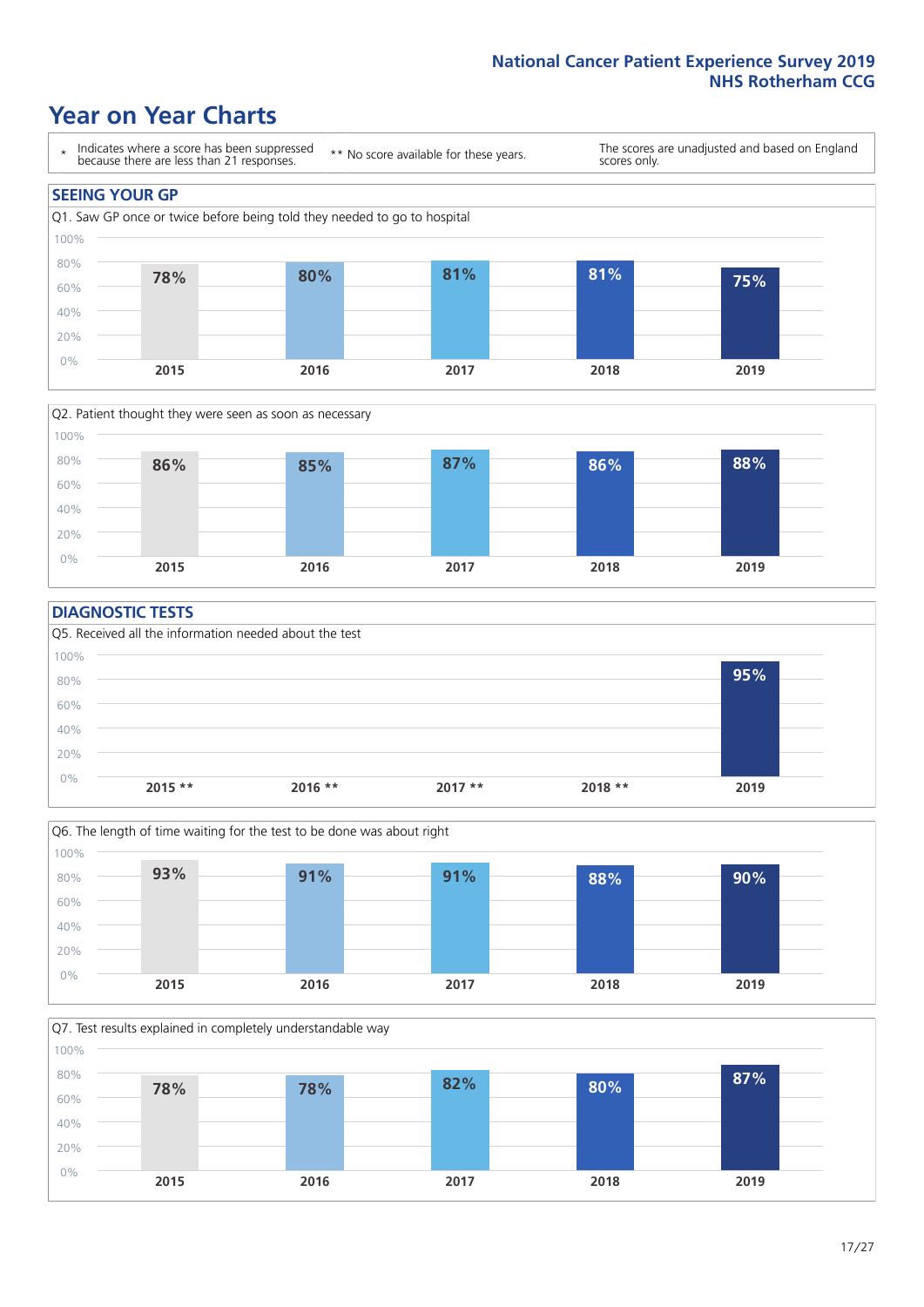# **Year on Year Charts**

\* Indicates where a score has been suppressed because there are less than 21 responses.

\*\* No score available for these years.

The scores are unadjusted and based on England scores only.

### **FINDING OUT WHAT WAS WRONG WITH YOU** Q10. Patient told they could bring a family member or friend when first told they had cancer 0% 20% 40% 60% 80% 100% **2015 \*\* 2016 2017 2018 2019 78% 80% 81% 81%**







#### **DECIDING THE BEST TREATMENT FOR YOU** Q14. Patient felt that treatment options were completely explained 0% 20% 40% 60% 80% 100% **2015 2016 2017 2018 2019 84% 85% 85% 85% 88%**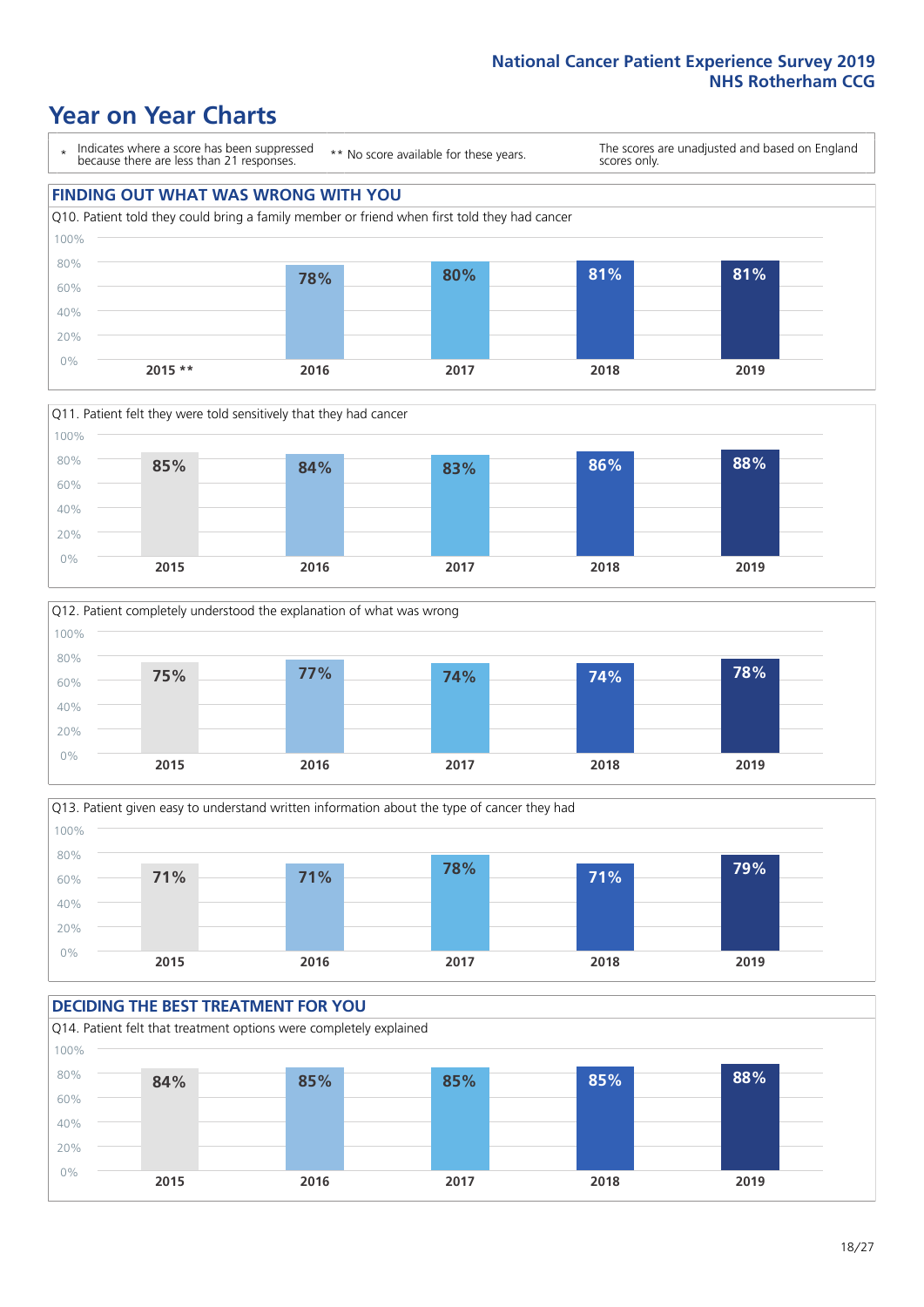# **Year on Year Charts**









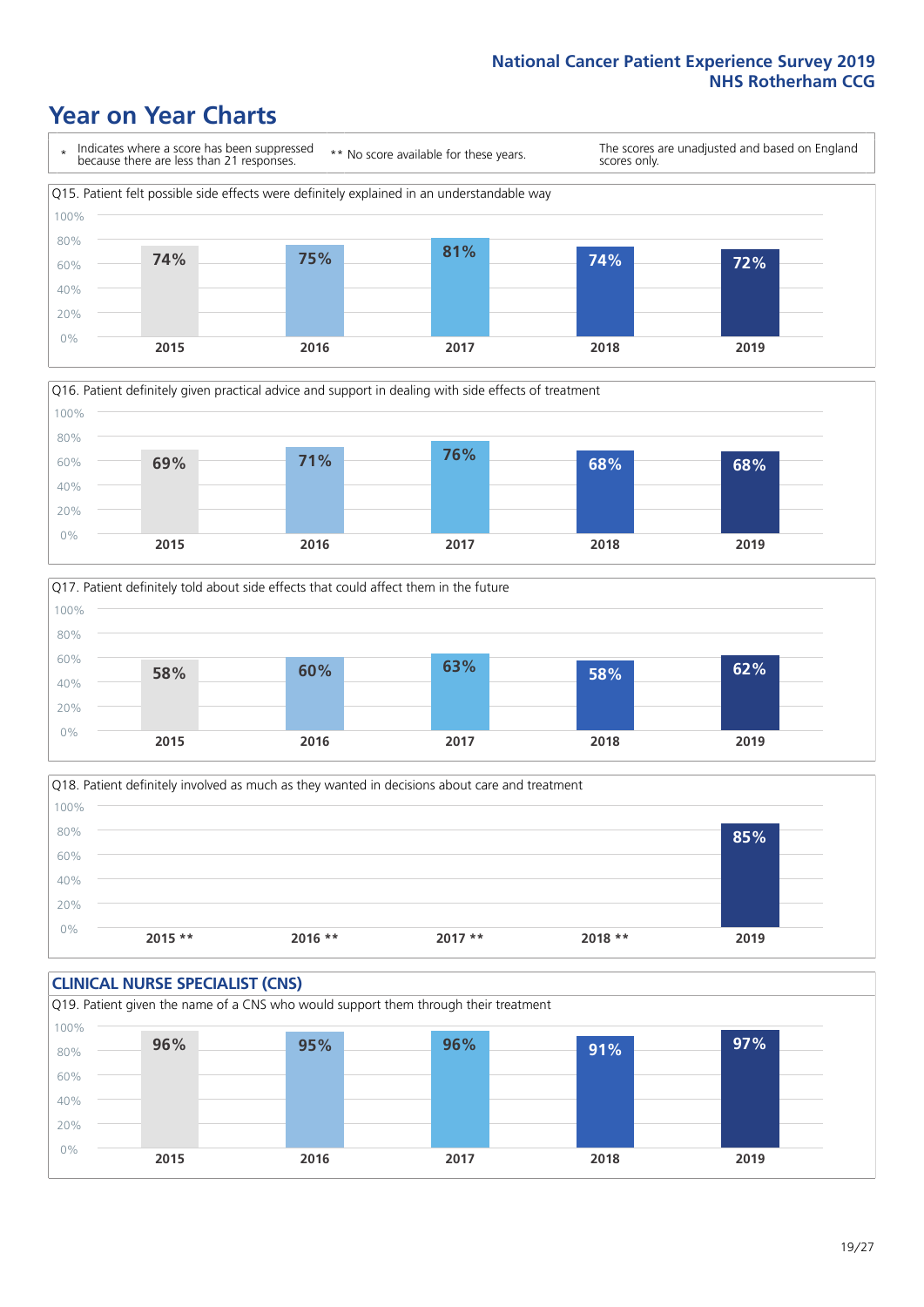# **Year on Year Charts**









Q24. Hospital staff gave information on getting financial help or possible benefits 0% 20% 40% 60% 80% 100% **2015 2016 2017 2018 2019 60% 57% 65% 55% 65%**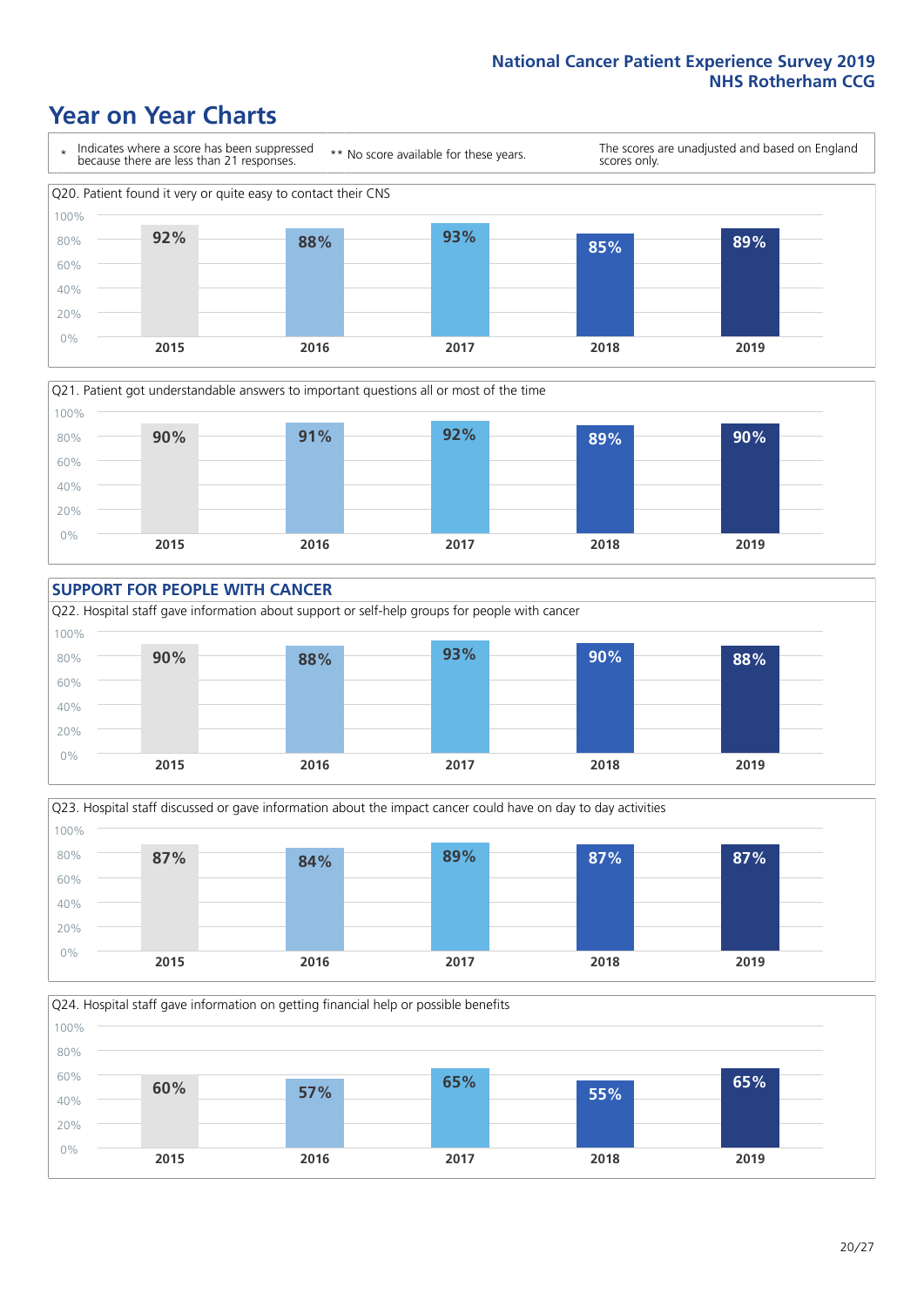# **Year on Year Charts**



#### **OPERATIONS**





### **HOSPITAL CARE AS AN INPATIENT** Q30. Hospital staff didn't talk in front of patient as if patient wasn't there 0% 20% 40% 60% 80% 100% **2015 \*\* 2016 \*\* 2017 \*\* 2018 \*\* 2019 85%**

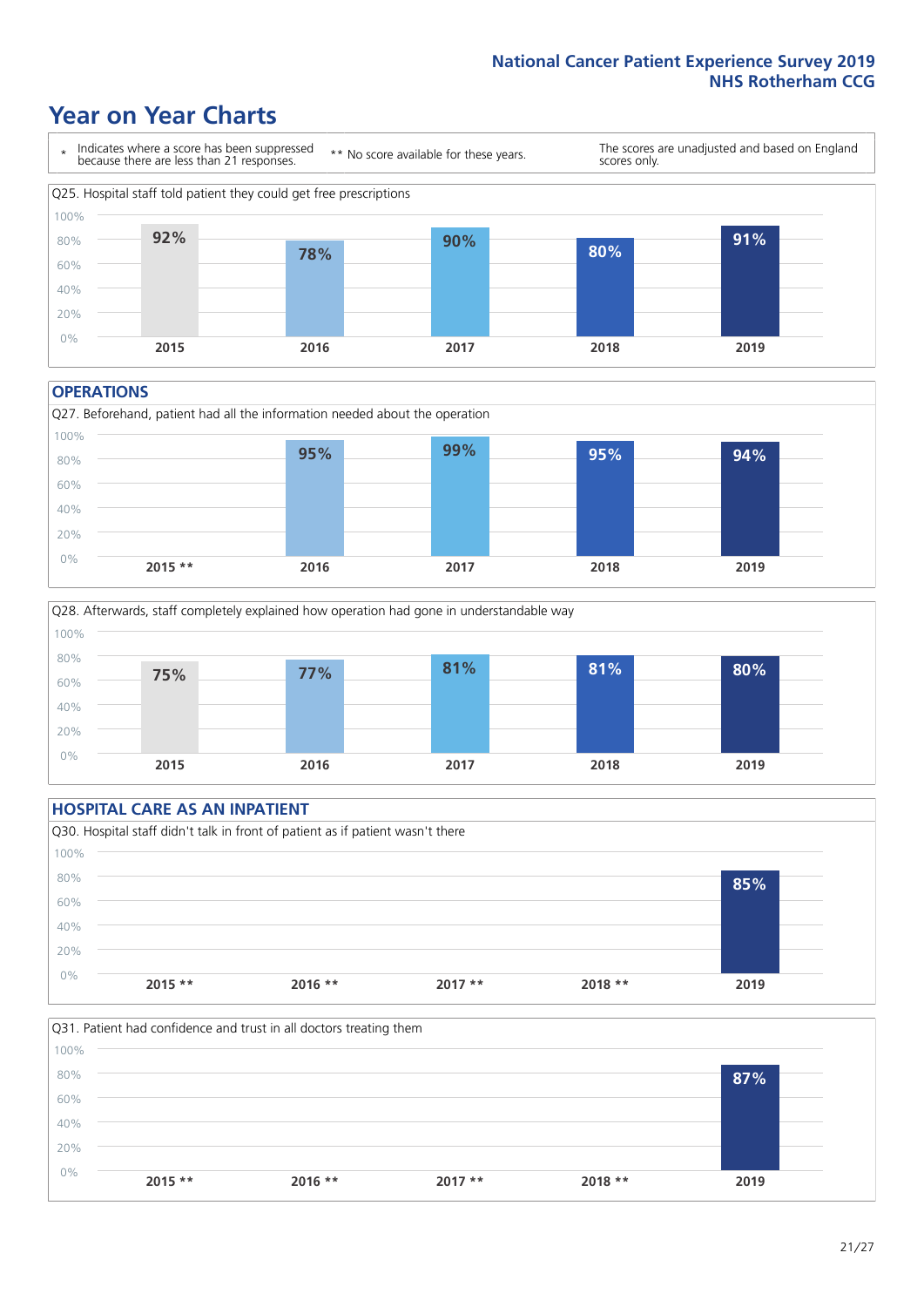# **Year on Year Charts**









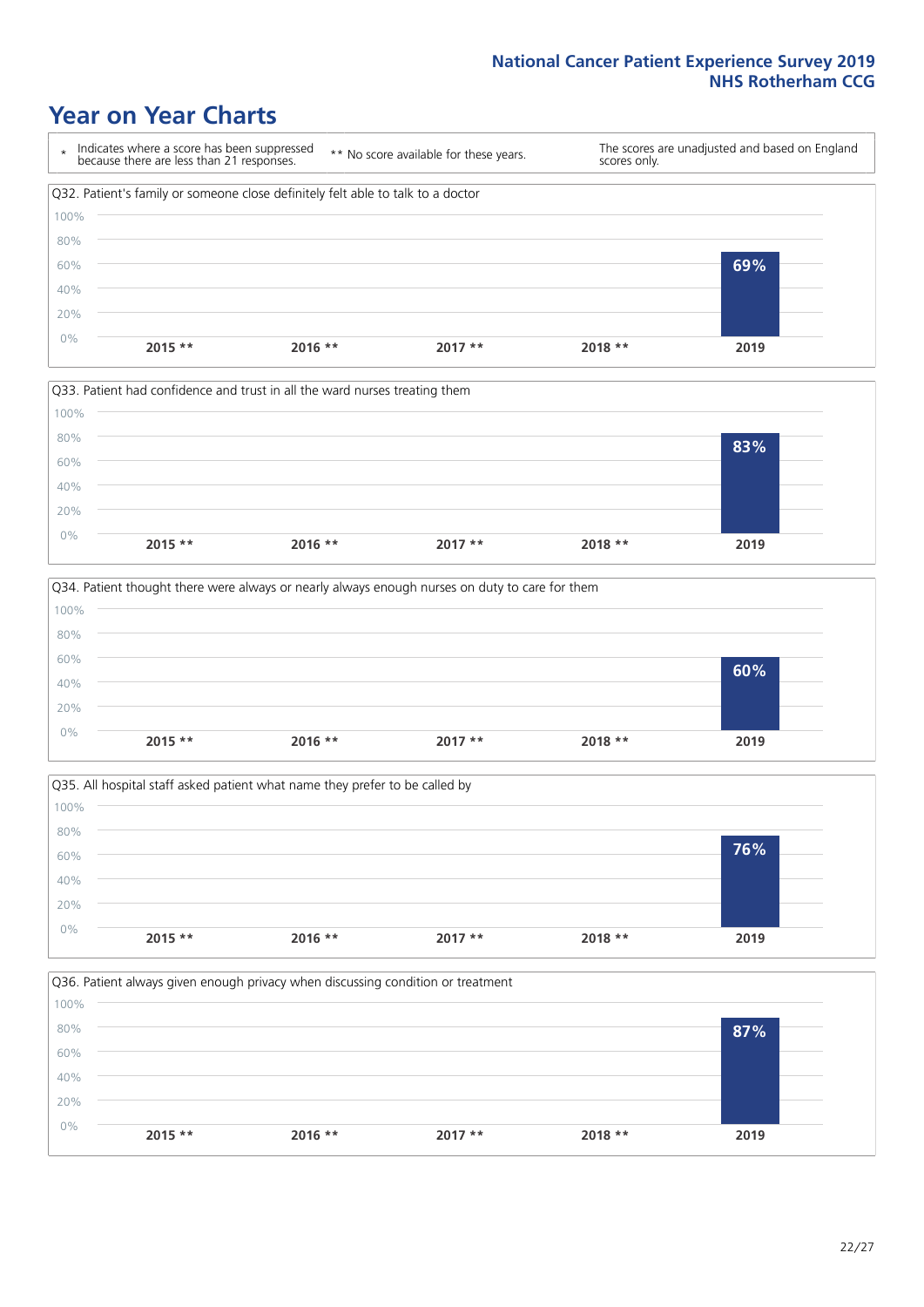# **Year on Year Charts**









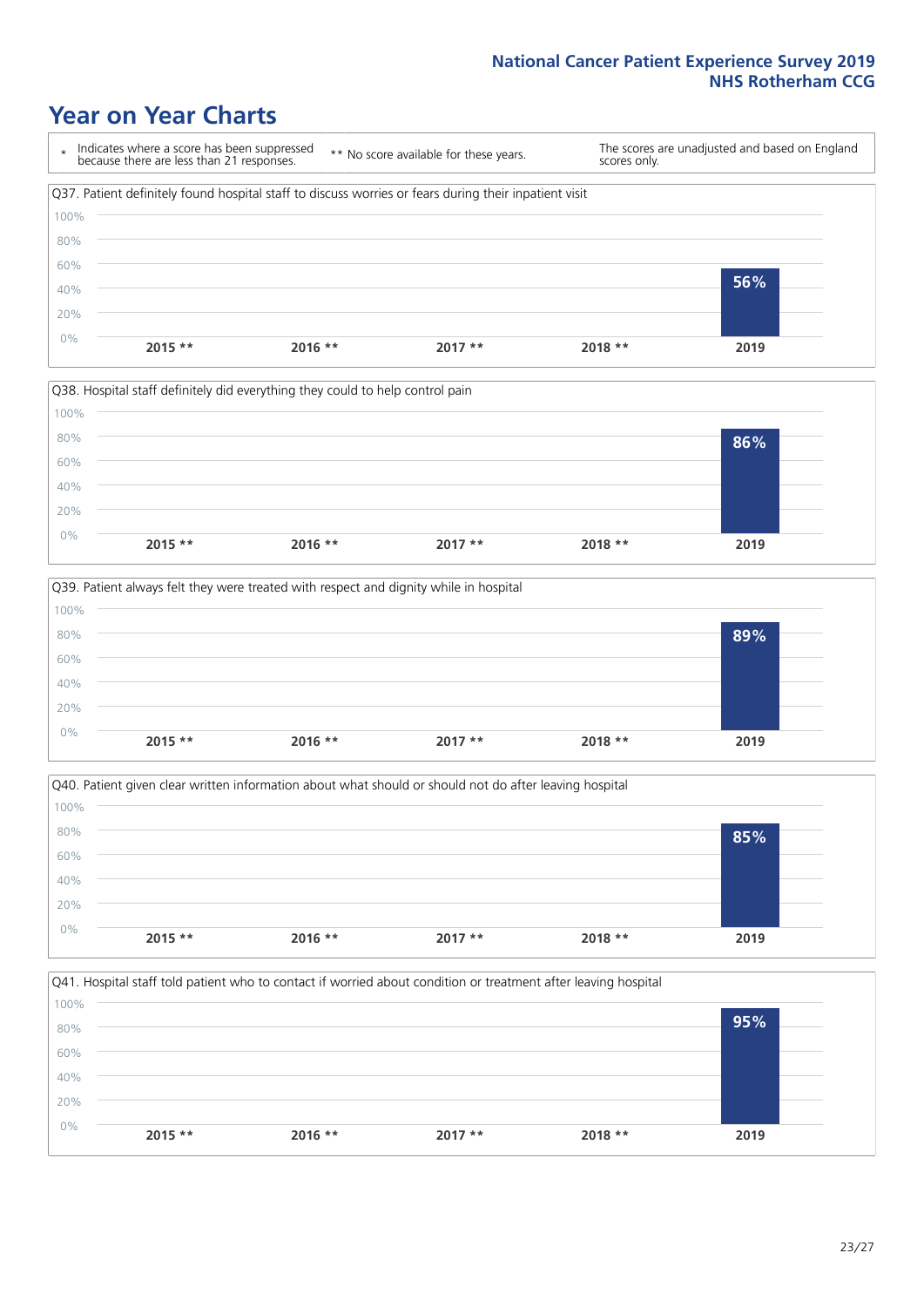# **Year on Year Charts**

\* Indicates where a score has been suppressed because there are less than 21 responses.

\*\* No score available for these years.

The scores are unadjusted and based on England scores only.

### **HOSPITAL CARE AS A DAY PATIENT / OUTPATIENT**









Q49. Beforehand patient completely had all information needed about chemotherapy treatment 100%

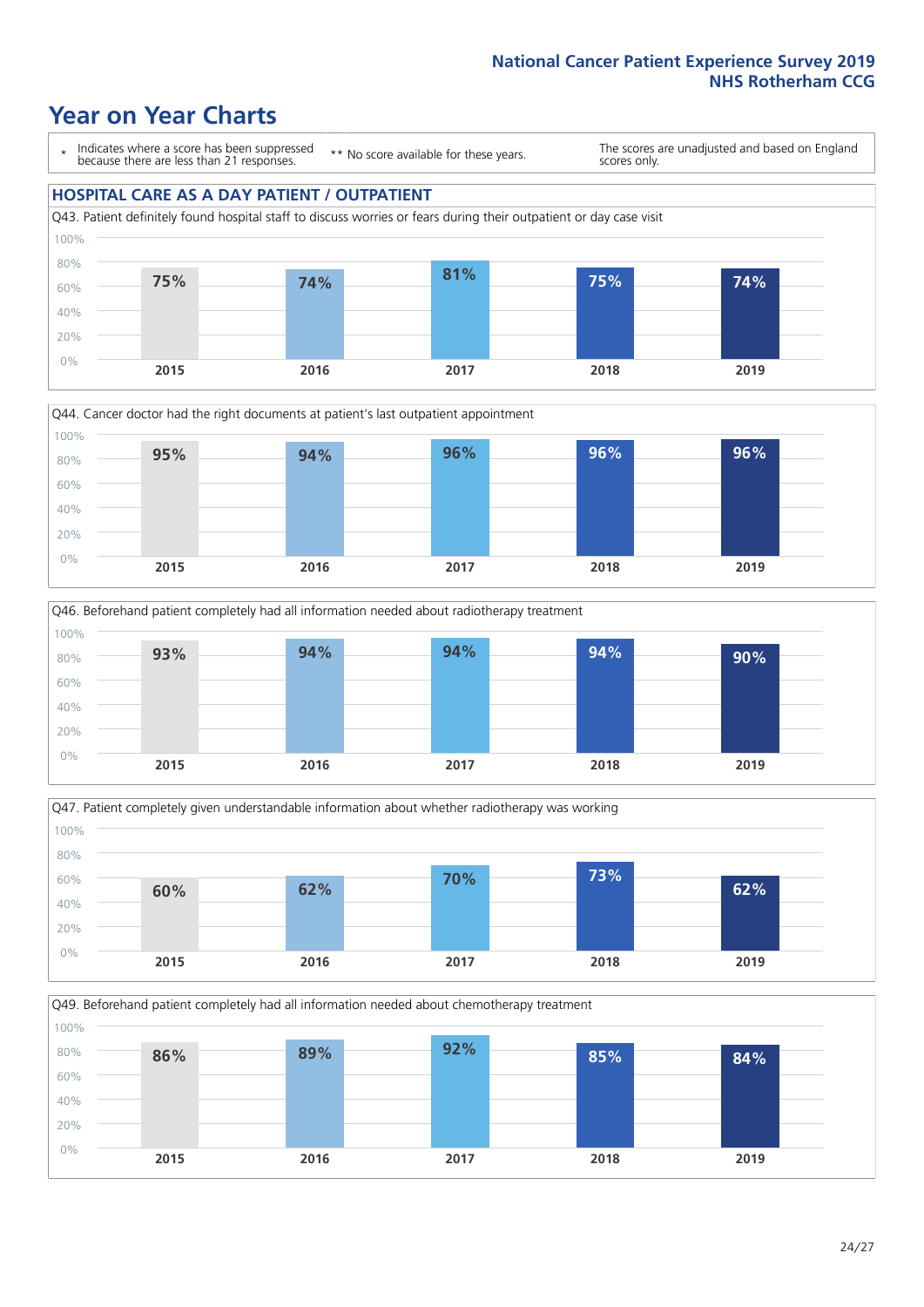# **Year on Year Charts**

\* Indicates where a score has been suppressed because there are less than 21 responses. \*\* No score available for these years. The scores are unadjusted and based on England scores only. Q50. Patient given enough information about whether chemotherapy was working in a completely understandable way 0% 20% 40% 60% 80% 100% **2015 2016 2017 2018 2019 68% 69% 71% 63% 76%**

#### **HOME CARE AND SUPPORT**







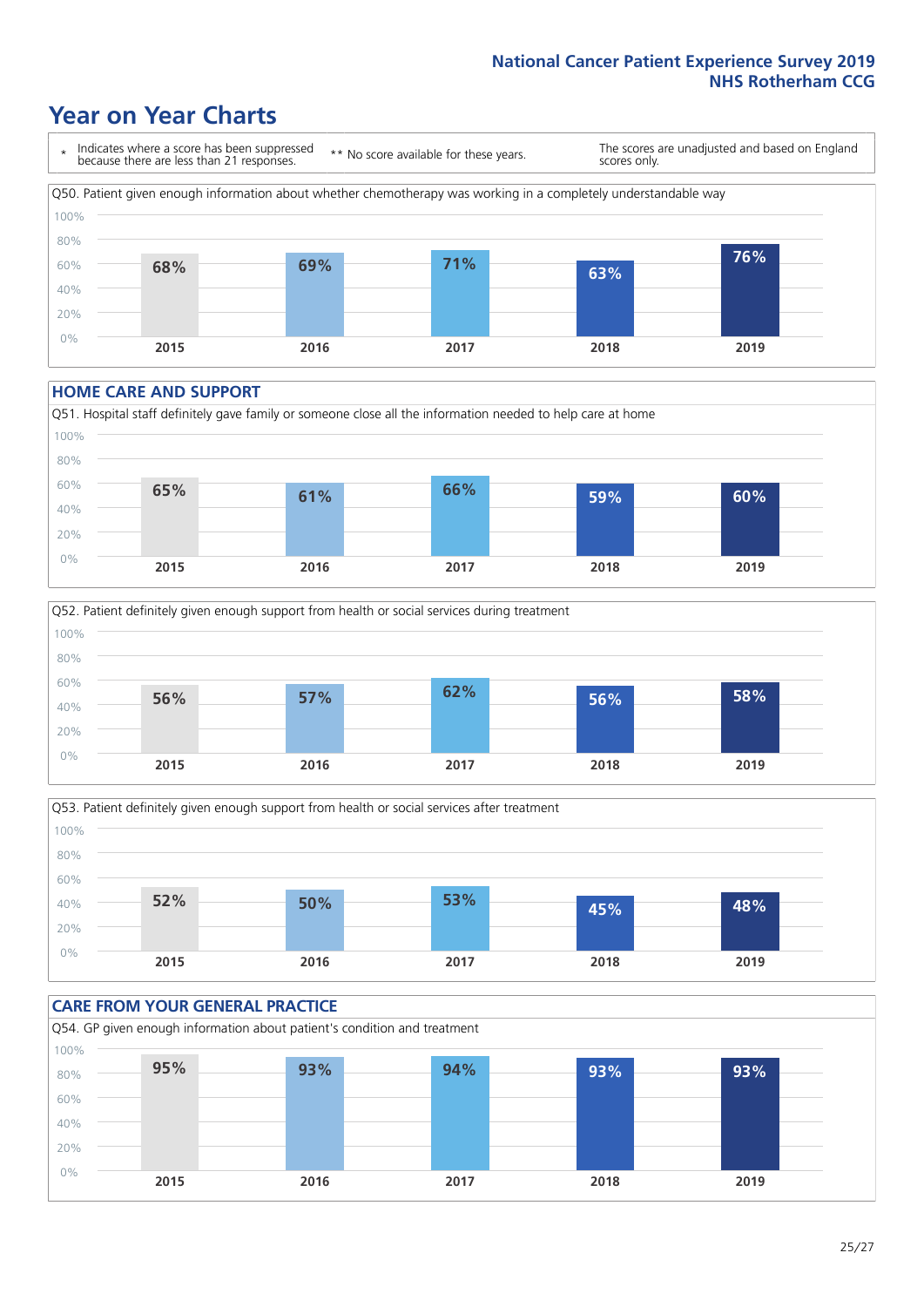# **Year on Year Charts**

\* Indicates where a score has been suppressed because there are less than 21 responses.

\*\* No score available for these years.

The scores are unadjusted and based on England scores only.



#### **YOUR OVERALL NHS CARE**







Q59. Patient felt length of time for attending clinics and appointments for cancer was about right